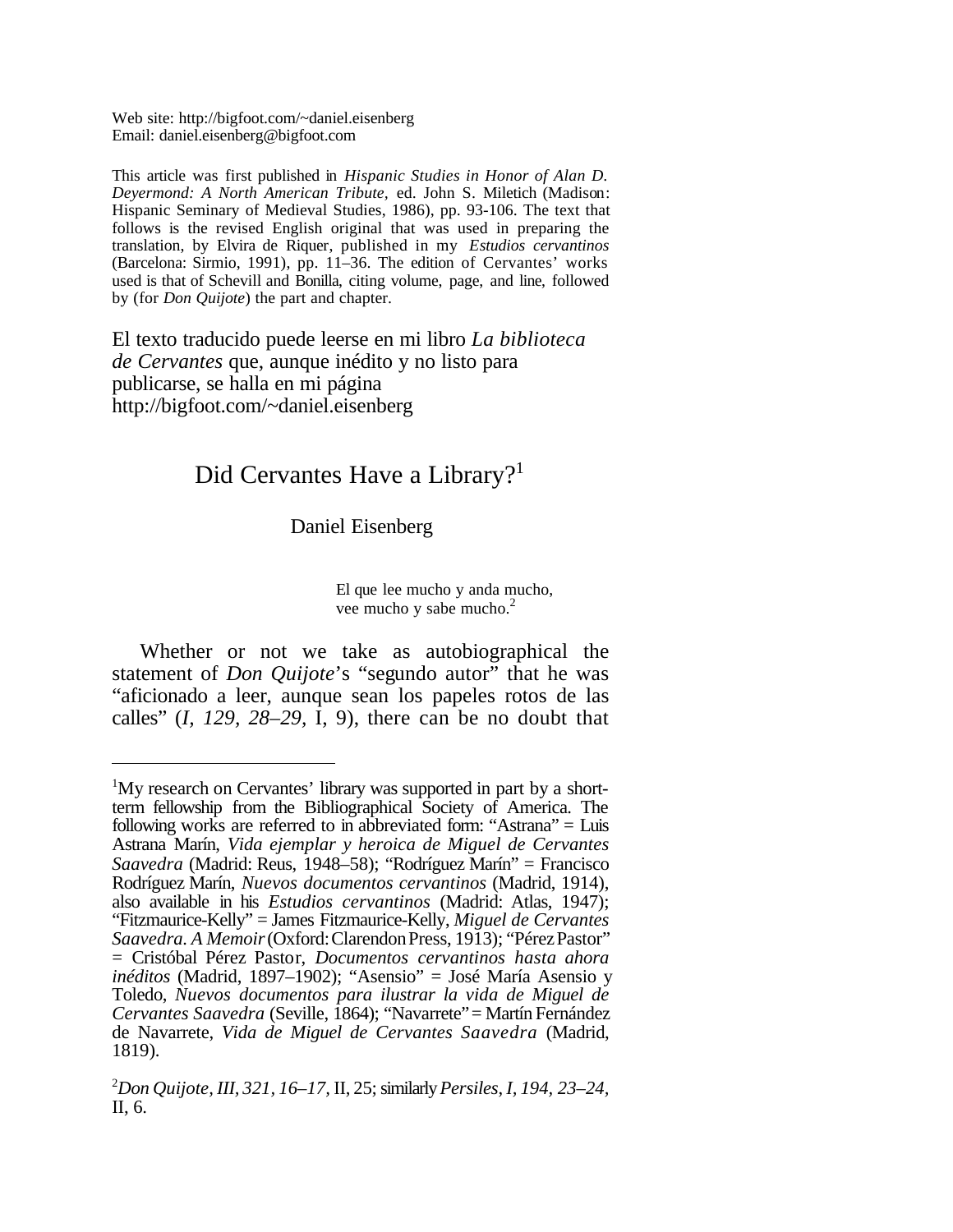Cervantes liked books, and read a large number of them. Evidence for it is everywhere. Books are discussed frequently in his works: what they do contain, what they should contain but do not, which ones to read and how to write better ones. By no means is this treatment of books limited to *Don Quijote*: at the beginning of his writing career, the "Canto de Calíope" is a detailed discussion of literature, and near the end of it, a book-length poem, the *Viaje del Parnaso*, is devoted to the same topic. Cervantes was so enamored of books that even the dogs Cipión and Berganza discuss them. While he presents sympathetically the human need for recreation, for constructive activity with which to occupy idle hours, other forms of recreation are often censured.<sup>3</sup>

Perhaps I am belaboring the obvious; that Cervantes loved books, that he was a bibliophile, is not a controversial position. What I hope to establish in this article is that Cervantes not only loved books but owned them: that he had a library. There are, it would seem, three reasons why this modest thesis has not been accepted.

The first is the assumption that Cervantes used someone else's books. While it is probable that on occasion he used the books of others, there is no documentary or textual support for a primary dependence. *Don Quijote* suggests more the lending of books than the borrowing of them,<sup>4</sup> and it would have been most difficult for Cervantes to have obtained his great culture from borrowed books. There is not even a potential lender for such books, with tastes known to coincide with Cervantes. That he refers so rarely to old books is an argument against the regular use of the library of a nobleman, such as

<sup>3</sup>See Chapter V of *A Study of "Don Quixote"* (Newark: Juan de la Cuesta, 1987), for a discussion of recreation in Cervantes' works, and the relation of reading to it.

<sup>4</sup>When books are a topic in *Don Quijote*, the controller of the books is the center of narrative attention, and books are freely, even assertively shared by such a person. "Llevadle a casa y leedle", says the priest of one of DonQuijote's books(*I, 102, 2–3,* I, 6), anattitude confirmed by Don Quijote himself: "Allí [mi aldea] le podré *dar* más de trecientos libros" (*I, 343, 27–28,* I, 24). It is Cardenio who tells us of Luscinda's request to borrow from him a *libro de caballerías* (*I, 342, 29–30,* I, 24). Juan Palomeque, also, wishes to share the pleasure he gets from his books. The book which from the fictional presentation of it in *Don Quijote* (II, 59) would seem to have been read, at first, in a copy belonging to someone else is Avellaneda's continuation.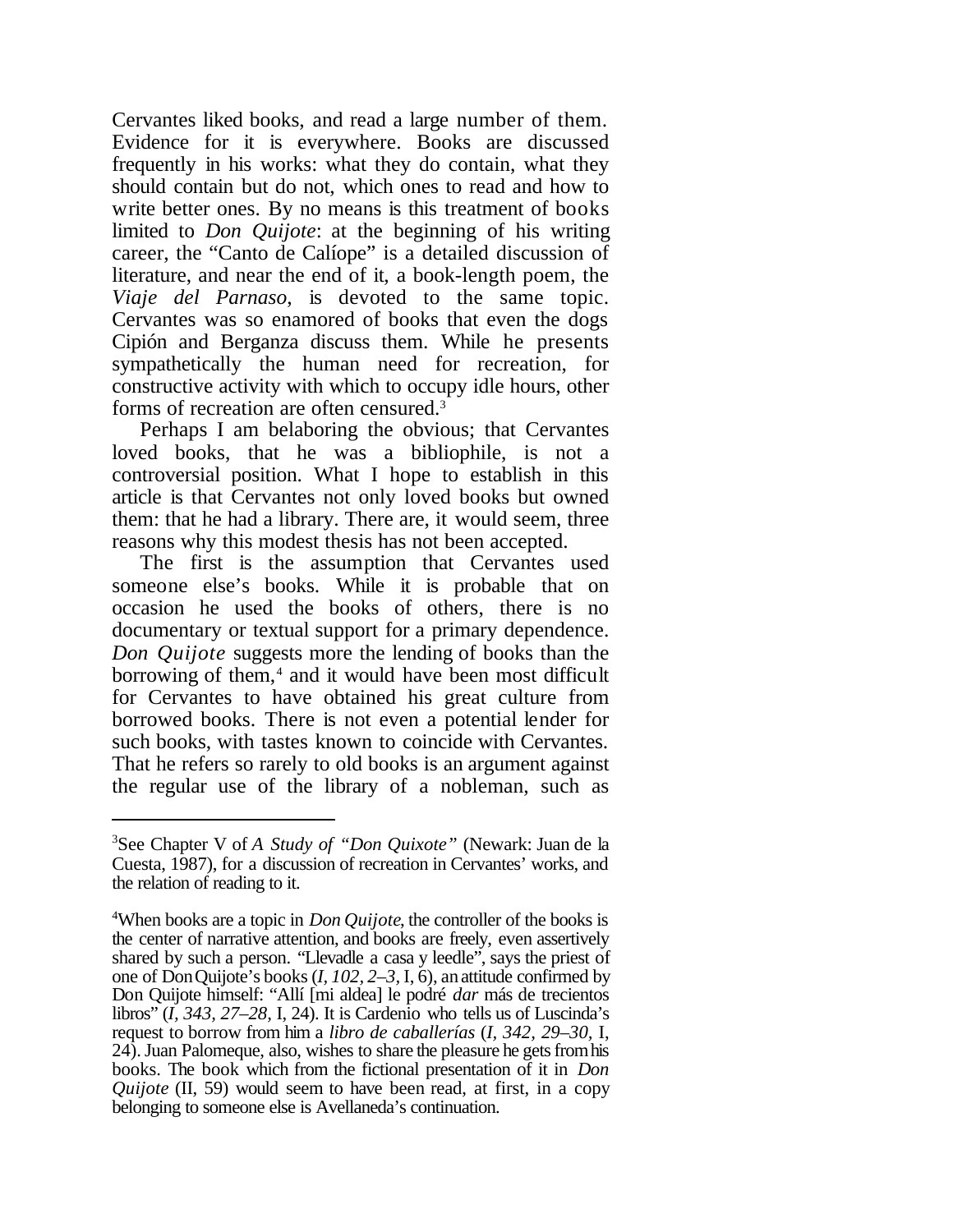Lemos; another suggestion sometimes found, that Cervantes regularly read books from the stock of his publishers, the booksellers Francisco de Robles and Juan de Villarroel, $5$  is incompatible with the practice of a successful book dealer.

 A second reason why it has been thought that Cervantes owned few books is the belief that he could hardly afford them: "los libros cuestan caros y Cervantes era pobre", as Armando Cotarelo Valledor put it in his *Cervantes, lector*. 6 Let us assume for a moment that this was true, that Cervantes' economic class was a step or more below that of those for whom new books were published, and that he would portray a character, Alonso Quijano, making sacrifices to acquire books<sup>7</sup> which he himself would not have made. Still, among Cervantes' "muchos amigos"<sup>8</sup> were many literary figures: Cristóbal de Mesa, Pedro de Padilla, Salas Barbadillo, Juan de Jáuregui, Vicente Espinel, and so on. Someone so deserving, yet so poor that he could not afford to purchase books, would have received books as gifts; authors, just as today, received free copies of their books.<sup>9</sup> At the very least, Cervantes must have received

<sup>8</sup>*Novelas ejemplares*, *I, 20, 6–7*, Prólogo.

<sup>&</sup>lt;sup>5</sup>"No creo...que Cervantes poseyera muchos libros, ni quepa reconstruir su biblioteca propia…; su vida andariega y la carencia de un domicilio fijo durante muchos años no le consentiría tenerlos; y asíalfinde suvida asienta en Madrid, en su gran pobreza, es muy poco probable que pudiese comprarlos, y harto haría él con ver los nuevos que se vendían enla tienda de sueditor ylibrero Juan de Villarroel, sita enla plazuela del Ángel, vecina a la calle de las Huertas, morada de Cervantes" (Agustín G. de Amezúa y Mayo, *Cervantes, creador de la novela corta española* [Madrid: CSIC, 1955–58], I, 55, who citesin a note Icaza's statement, "Cervantes debía tener pocos libros").

<sup>&</sup>lt;sup>6</sup>Madrid: Instituto de España, 1943, p. 6. When we find incontrovertible, direct evidence of Cervantes' book purchases (the *Historia de Santo Domingo* mentioned below), the assumption of a context of poverty means that the purchase is given additional weight (Alban Forcione, *Cervantes and the Humanist Vision* [Princeton: Princeton University Press, 1982], p. 327, n. 19).

<sup>7</sup> "Vendió muchas hanegas de tierra de sembradura para comprar libros de cavallerías en que leer" (*I, 50, 18–20,* I, 1).

<sup>&</sup>lt;sup>9</sup>Cervantes himself, for example, received 24 free copies of the *Novelas ejemplares* (Pérez Pastor, I, 178–82; Fitzmaurice-Kelly, p. 180; the relevant passage is extracted by Fitzmaurice-Kelly in his introduction to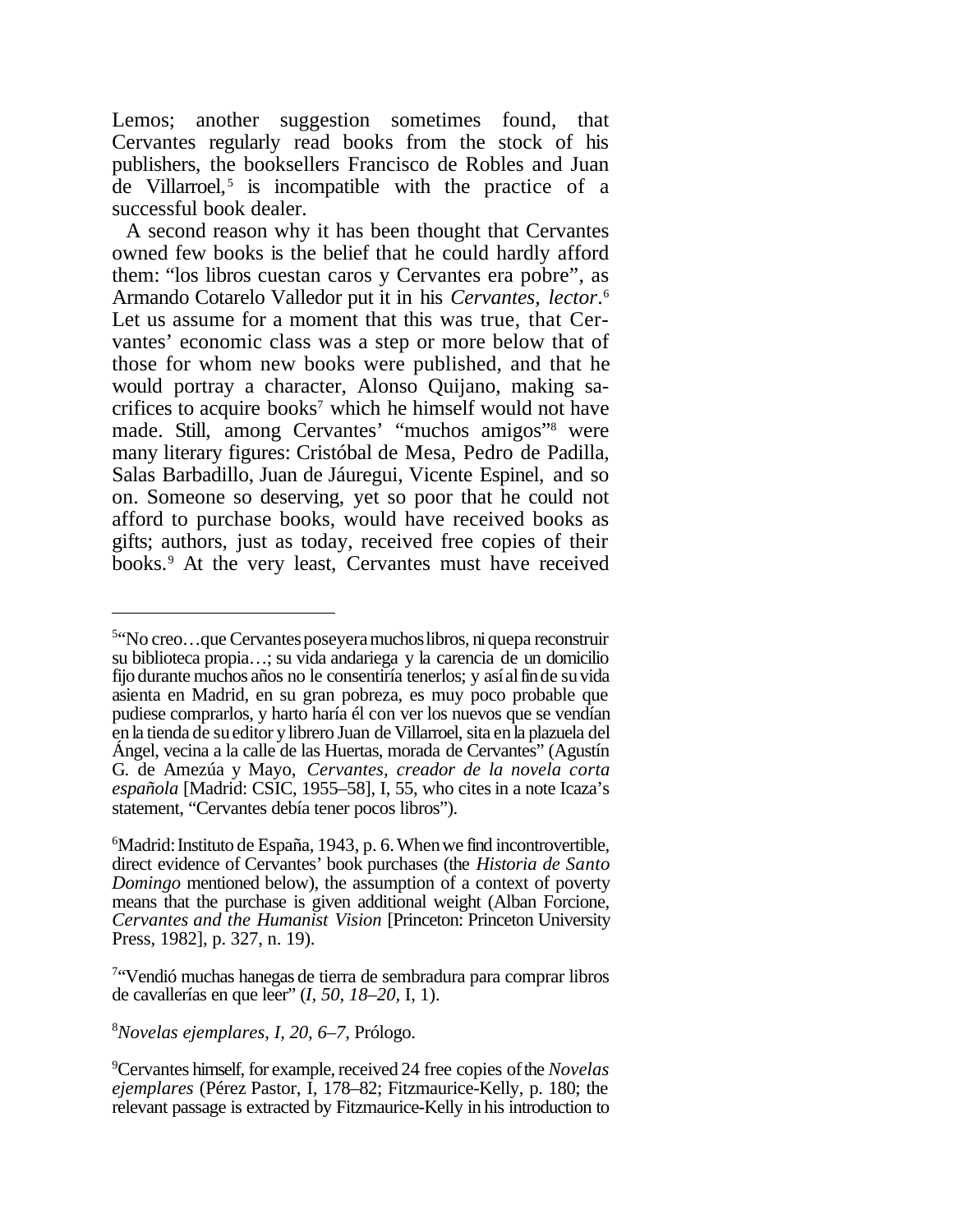copies of the many books in which his prefatory or other verses were published.

Yet neither part of Cotarelo's statement is correct: books were not expensive, as we will see later, and while Cervantes was not rich, this does not mean that he was therefore poor; $^{10}$  his alleged economic misery has something of Romantic myth about it.<sup>11</sup> His net worth was considerable; at the time of his marriage in 1586, he gave

the translation of the *Exemplary Novels* [Glasgow: Gowans & Gray, 1902], I, x, n. 1). Agustín de Rojas, inadditionto 1100 *reales*, received 30 free copies of *El viaje entretenido* in exchange for its *privilegio* (Astrana, V, 532); Salas Barbadillo received 100 *reales* and 30 copies ofhis *Caballero puntual* (Astrana,VII,71). InCristóbalPérezPastor's *Bibliografía madrileña* (Madrid, 1891–1907), we find that Cervantes' friend Cristóbal de Mesa received 30 copies "encuadernados en pergamino" of *Las navas de Tolosa* (II, 125), Juan González de Mendoza received from Blas de Robles 36 copies of his *Historia del reino de laChina* (III, 378),JuanGutiérrez1100 *reales*(100 *ducados*) plus 50 copies of his *Practicae Quaestiones*, out of which were to be taken the copies for the "concejos" (III, 379; at I, 325 we find these were 27 copies), Francisco Faria, in lieu of cash, 200 copies of his translation ofClaudiano (II, 137), and LópezMaldonado, similarly, 200 copies of his *Cancionero* (III, 419). In *Orígenes de la novela*, I, *NBAE*, 1 (Madrid:Bailly-Baillière, 1905), cdxciii(II, 367 ofthe *edición nacional*, second edition, Madrid: CSIC, 1962), Menéndez Pelayo published the contract for the sale in 1582 to Blas de Robles of the *privilegio* ofthe never-published *Diana tercera* of Gabriel Hernández, in which the author wasto receive, in addition to 500 *reales*, 12 copies of the book.

<sup>&</sup>lt;sup>10</sup>This typically Cervantine polarization (either rich or poor, *necesidad* or *abundancia*, with nothing in between) is found in the *Aprobación* of Márquez Torres (*III, 21, 23–22, 2,* II, Aprobación), which, as Mayáns suggested, may well have been written by Cervantes himself (see my *A Study of "Don Quixote*", pp. 16–17, n. 42).

 $11$ The case is very similar to that of an author with extraordinary parallels with Cervantes (wheat merchant, for a time, in Andalucía; a literary man with dreams of military glory; interest in true and false history; many years of reading disguised with claims of little learning; death in 1616): Gómez Suárez de Figueroa, the Inca Garcilaso. His "crónica tendencia a hablar de sus estrecheces económicas ha formado en torno suyo una leyenda de angustias pecuniarias que no esfácil de deshacer"(Carmelo Sáenz de Santa María, S. I., in *Obras completas del Inca Garcilaso de la Vega*, I, BAE, 132 [Madrid: Atlas, 1965], p. xxi). Much the same is true of Lope as well; see José María Díez Borque, *Sociedad y teatro en la EspañadeLopede Vega* (Barcelona:AntoniBosch, 1978), pp. 93–95.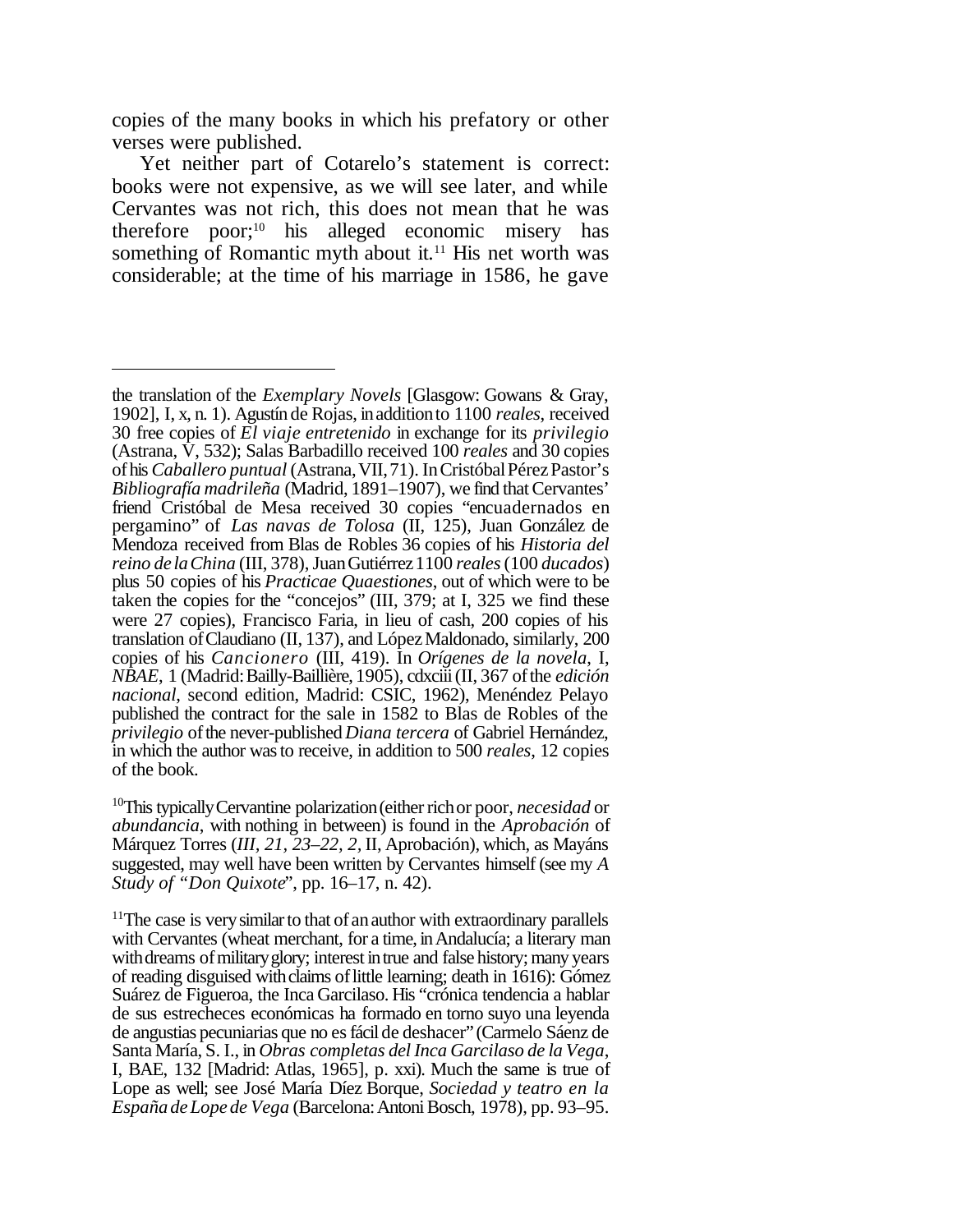his wife 1100 *reales* (100 *ducados*),<sup>12</sup> "que confieso que caben en la décima parte de mis bienes y acciones" (Astrana, VII,  $689$ ).<sup>13</sup> The property of his wife was worth 4262 *reales* (144,897 *maravedíes*),<sup>14</sup> plus considerable property she was to inherit, "[una] hacienda familiar…no… despreciable" (Astrana, III, 473). Márquez Torres' allusion to Cervantes' poverty (*supra*, note 10), and Cide Hamete's comment on poverty (*IV, 71, 10–72, 9,* II, 44), sometimes cited as evidence for that of Cervantes, were written during the period in which Cervantes was economically most comfortable, publishing the most and supported at least in part by a patron; Cide Hamete's comment is accompanied by an attack on ostentatious expense, which is also attacked in our glimpses of Teresa and in Sancho's experiences as governor. In sharp contrast with *Lazarillo* and *Guzmán de Alfarache*, in Cervantes' works we find little presentation of hunger and material need, rather many scenes of abundance, combined with a relative indifference to worldly goods.

Key evidence of Cervantes' poverty for biographers,

 $12$ For simplicity, throughout this article I have converted units of money into *reales*, at the rates of one *ducado* = 11 *reales*; 1 *real* =  $34$ *maravedíes*. For an introduction to Spanish money, see the bibliography cited byJosephJ. Gwara, "The IdentityofJuande Flores:The Evidence of the *Crónica incompleta de los Reyes Católicos*", *Journal of HispanicPhilology*, 11 (1987 [1988]), 103–30 and 205–22, at p.207, n. 48.

<sup>13</sup>If one tenth of Cervantes' property was 1100 *reales*, then his total wealth in 1586 was 11,000 *reales*, a large sum considering that to our knowledge he returned from captivity in 1580 withno cashand debts to be paid from his ransom. (His ransom from captivity in Algiers was 6750) *reales* [500 *escudos*]; see Fitzmaurice-Kelly, pp. 48–57.) The amount ofthe taxes he was engaged to collect in 1594 was only 75,000 *reales*. (The finalfigurewas 2,557,029 *maravedíes*(75,207 *reales*), according to documents published by Navarrete, pp. 437–38 [Fitzmaurice-Kelly, p. 98, n. 1] and Ramón León Máinez, *Cervantes y su época*, I (only vol. published) [Cádiz, 1901], p. 514 [Fitzmaurice-Kelly, p. 109, n. 1; Narciso Alonso Cortés, *Casos cervantinos que tocan a Valladolid* (Madrid: Junta para Ampliación de Estudios e Investigaciones Científicas,Centrode Estudios Históricos, 1916), p. 126].Earlierfigures [Navarrete, pp. 418, 421, 423, 425] are trivially lower.)

<sup>14</sup>This figure is the 5362 *reales* (182,297 *maravedíes*) total (Astrana, III, 471; Fitzmaurice-Kelly, p. 69, n. 3), minus the 1100 *reales* (100 *ducados*) which were Cervantes' wedding gift.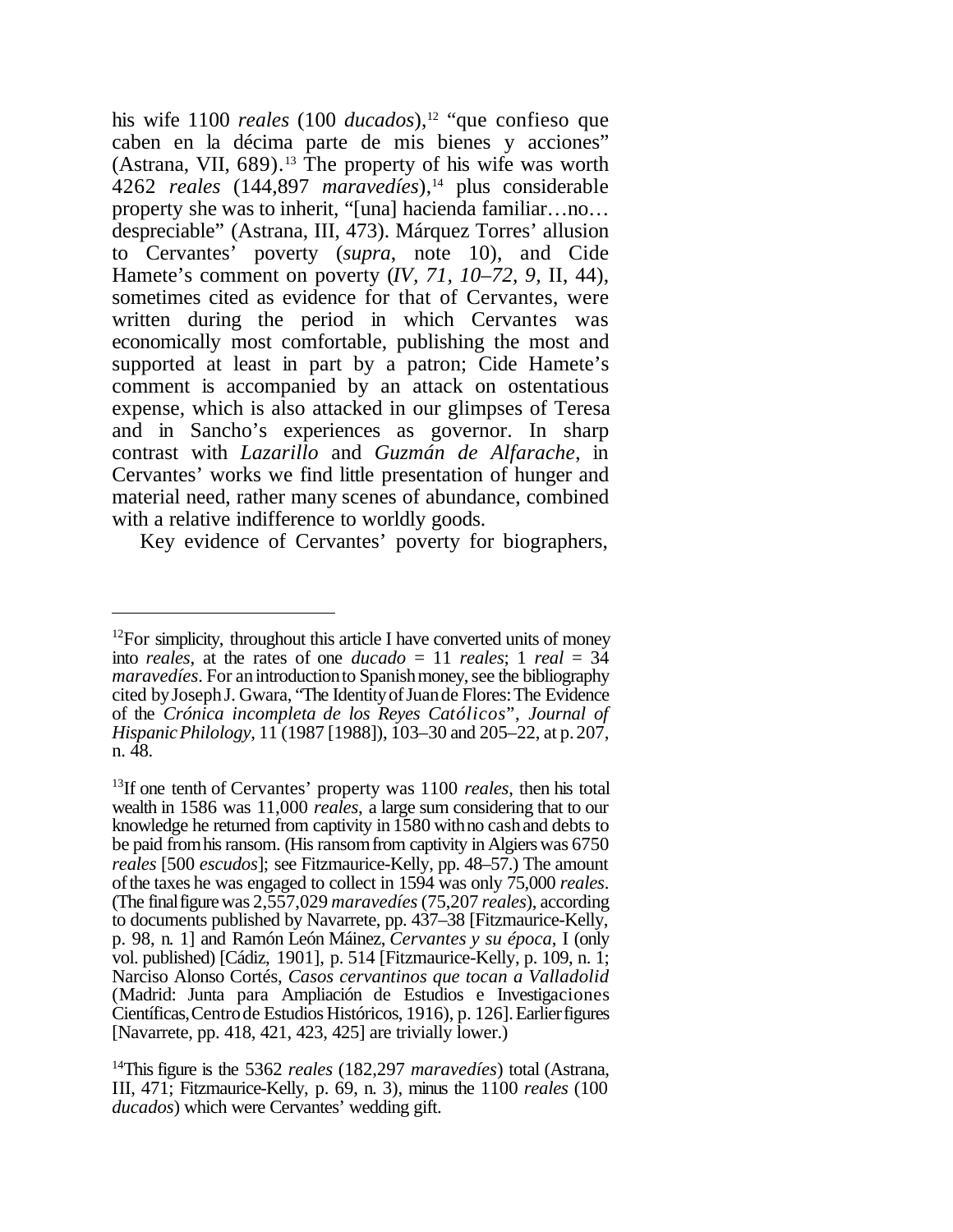such as Fitzmaurice-Kelly, is his borrowing of money.<sup>15</sup> This is not, however, a sign of poverty, but of good credit, which Cervantes retained throughout his life. He was, for example, able to find a guarantor for the sum of 44,000 *reales* (4000 *ducados*) and the word of he and his wife was accepted as sufficient surety for 29,400 *reales* (1,000,000 *maravedíes*).<sup>16</sup> In 1585 he was able to borrow a very large sum, 6000 *reales*, for a purpose unknown to us, apparently repaying it as agreed 6 months later.<sup>17</sup> Similarly showing that there is an unknown side to Cervantes' financial affairs, we also find him in 1589 "extrañamente muy a lo dineroso" (Astrana, IV, 366) and able to lend the large sum of 1600 *reales*; so much cash the biographer Astrana can only explain, improbably, as gambling winnings;<sup>18</sup> at this same date we find reference to an earlier loan of an even larger amount, 2160 *reales*. <sup>19</sup> On another occasion he was able to lend 990 *reales* (90 *ducados*),20 on yet another 340 (Asensio, p. 15; Fitzmaurice-Kelly, p. 80, n. 5). We have a power given to an assistant in June of 1589, and another to his wife and sister in July of 1590, to collect debts otherwise unknown to us.<sup>21</sup> Compared with which, it seems incorrect to draw conclusions of poverty from bor-

 $16$ Navarrete, pp. 418, 421, and 422–25; Fitzmaurice-Kelly, pp. 89–91.

<sup>18</sup>Rodríguez Marín, Doc. CXI; Astrana, IV, 372–75.

 $19$ The document in which it is mentioned was first published by Asensio, pp. 8–9 (Fitzmaurice-Kelly, pp. 73–74); it has been reedited by Astrana, IV, 366–67, n. 4.

<sup>20</sup>Pérez Pastor, II, 254 (Fitzmaurice-Kelly, pp. 102–03; Astrana, V, 339–40). The document is a receipt, dated February of 1599, for repayment of the money from a Juande Cervantes, either his brother or his cousin.

<sup>&</sup>lt;sup>15</sup>Fitzmaurice-Kelly, pp. 78, 102, 109.

<sup>17</sup>Pérez Pastor, II, 93–97 (Fitzmaurice-Kelly, p. 69; Astrana III, 503– 05); see also Pérez Pastor, I, 93–95.

<sup>&</sup>lt;sup>21</sup>The assistant: Asensio, pp. 3–7 (Fitzmaurice-Kelly, pp. 74–75). The wife and sister: Pérez Pastor, II, 175–78 (Fitzmaurice-Kelly, pp. 77–78; Astrana,IV, 458–59). The June, 1592 document mentioning the loanof 340 *reales*, made to another *comisario* of the crown, is combined with a general power to collect money owed to him; the April, 1587 power of attorney to his wife (Astrana, IV, 63) gave her power, among many other things, to collect debts due him.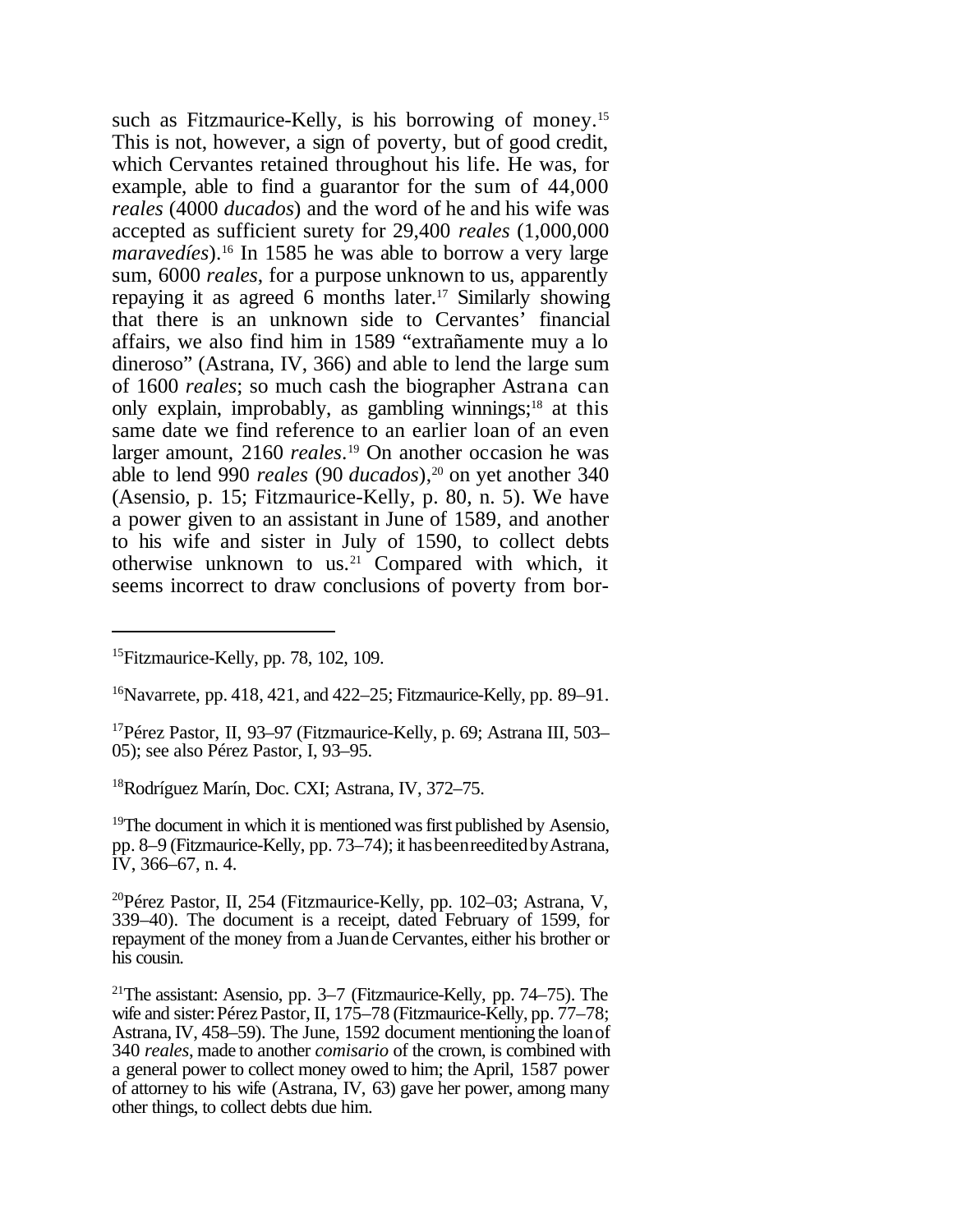rowings of 100 to 200 *reales*. 22

Let us turn to Cervantes' income. He received an adequate salary as provisioner for the armada: 12 *reales*, later 10 *reales*, a day.<sup>23</sup> As tax collector he received a higher salary, 16 *reales*. <sup>24</sup> He did not always receive his salary promptly—in some cases it was delayed pending audit of his accounts<sup>25</sup>—but receive it he did, as receipts indicate.<sup>26</sup> Records have survived showing his receipt of

<sup>23</sup>Navarrete, p. 415; also Pérez Pastor, II, 173–74; Fitzmaurice-Kelly, p. 75; Astrana, IV, 458. The date ofthe reduction to 10 *reales* a day is not known, but it was in force by October of 1592 (Asensio, pp. 30–31; Fitzmaurice-Kelly p. 80).

 $24$ Navarrete, pp. 426, 429–30; Fitzmaurice-Kelly, p. 92.

<sup>25</sup>Navarrete, p. 77; according to him  $(p. 88)$  these delays were typical, and not a measure especially directed at Cervantes. (This is also confirmed by H. Lapeyre, "Simón Ruiz et Cervantes", *Anales Cervantinos*, 6 [1957], 256–61, at p. 258.) Navarrete, p. 98, also points out that the failure to provide for veterans of Spain's military forces was not just an affliction of Cervantes, but a considerable problem commented on by various writers.

<sup>26</sup>The following documents acknowledging receipt of salary are known, although some are now lost (see León Máinez, p. 514, and Astrana, IV, 533 and V, 287): 1100 *reales* (100 *ducados*), March of 1589 (Pérez Pastor, II, 165–67; Fitzmaurice-Kelly, p. 74); 400 *reales*, March, 1590 (Asensio, pp. 12–13; Fitzmaurice-Kelly, p. 75); 180 *reales*, May, 1590 (PérezPastor, II, 173–74; Fitzmaurice-Kelly, p. 75; Astrana, IV, 458); 3000 *reales*, March1591(PérezPastor, II, 217–18; Fitzmaurice-Kelly, p. 79; Astrana, IV, 475–85; cf. Navarrete, p. 415); 3200 *reales*, July, 1592 (Asensio, p. 17; Fitzmaurice-Kelly, p. 80; Astrana, IV, 533, n. 1; cf. Navarrete, p. 416); 600 *reales*, September, 1592 (Navarrete, p. 416); 600 *reales*,July, 1593 (Asensio, pp. 30–31; Fitzmaurice-Kelly p. 88); April, 1598, 3000 *reales* paid after audit (Navarrete, p. 77).

<sup>&</sup>lt;sup>22</sup>PérezPastor, II, 212–14 (Fitzmaurice-Kelly, 78–79; Astrana IV, 479– 81), Cervantes borrowed 110 *reales* (10 *ducados*), in November of 1590, repaying them by March of 1591. In September of 1598 Cervantes borrowed 220 *reales* for the purchase of cloth, much more than would have been needed for a suit, according to Astrana (Pérez Pastor, II, 250–51; Fitzmaurice-Kelly, p. 102; Astrana, V, 308), and two months later he bought on credit, for 132 *reales* (12 *ducados*), 2 *quintales* of *bizcocho*, presumably not for his personal consumption (PérezPastor, II, 252–53; Fitzmaurice-Kelly, p. 102; Astrana, V, 308– 09). The same bias canbe observed inthewayFitzmaurice-Kelly (p. 61, n. 1) compares a debt of 12 *ducados* owed byCervantes' father withan "impossible" 800 *ducados* owed to him. Astrana is more impartial: "A los Cervantes [his parents' family] les gustaba vivir bien, yhubo en esto alternativas de penuria y prosperidad" (III, 125).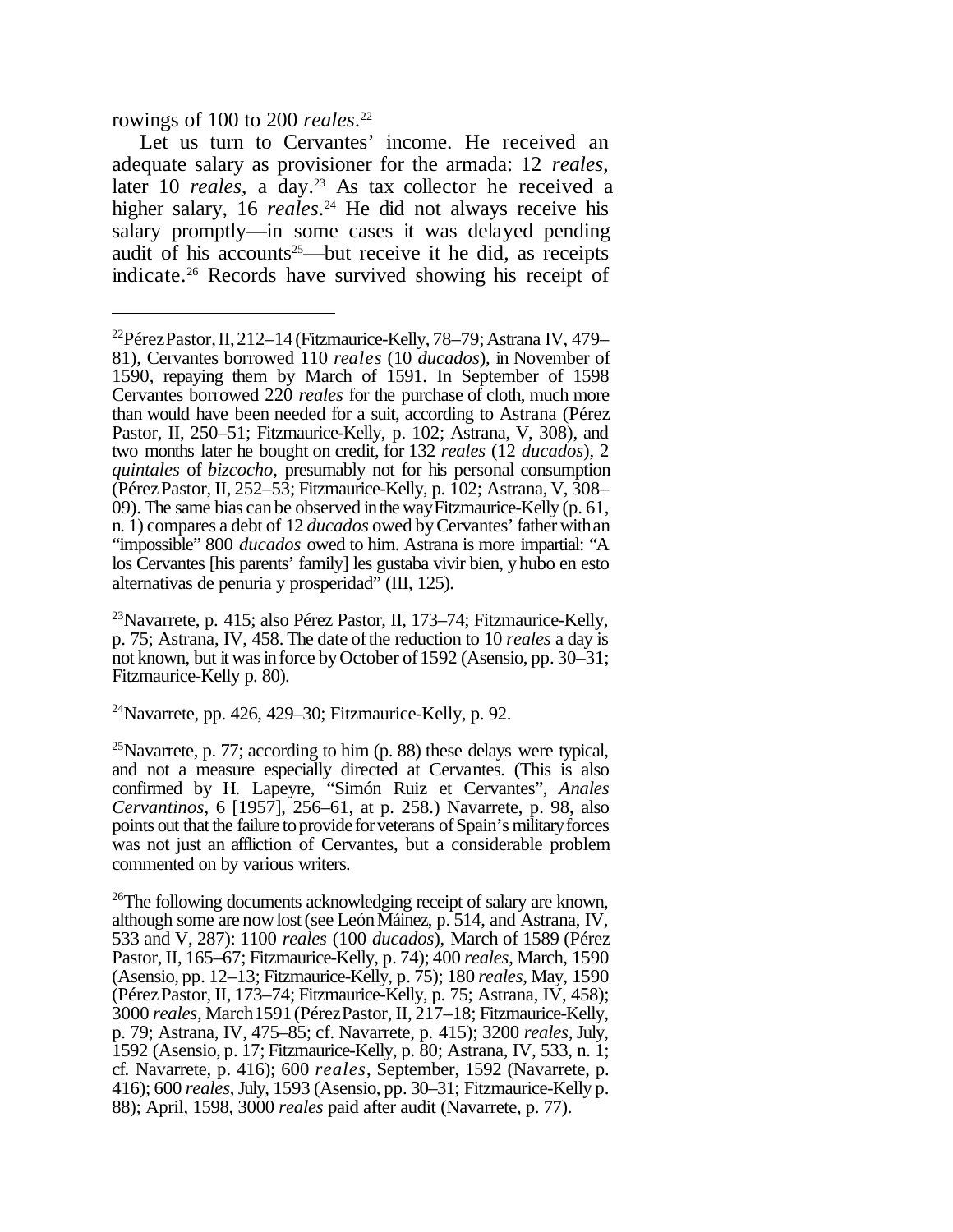1100 *reales* (100 *ducados*) for a brief official employment in 1581.<sup>27</sup>

Cervantes also earned significant sums from authorship. In 1585 he sold to Gaspar de Porres, a play producer ("autor de comedias"), two plays, *La confusa* and *El trato de Costantinopla y muerte de Celín*, for 440 *reales* (40 *ducados*).<sup>28</sup> These are only two of the twenty to thirty of his plays which were produced (prologue to the *Ocho comedias*), and he was surely paid for the others as well.<sup>29</sup> For *La Galatea* Cervantes received 1336 *reales*. 30

 $^{29}$ Presumably it is because he sold these plays that they were lost; he did not have manuscripts of them to publish. While the identification of *El laberinto de amor* with*La confusa* has been proposed, the most recent opinion does not support it (see María Soledad Carrasco Urgoiti, "Cervantes ensucomedia *El laberinto de amor*", *Hispanic Review*, 48 [1980], 77–90, at p. 78 n. 3).

<sup>30</sup>Pérez Pastor, II, 87–89; Fitzmaurice-Kelly, p. 66; the document is extracted in the introduction to the translationof *La Galatea* (Glasgow: Gowans & Gray, 1903), p. xv, n. 3. *La Galatea* was *tasada* at 3½ *maravedíes* the *pliego*. The book had 96 *pliegos*(since the *tasa* of the *Novelas ejemplares* said that it contained 71½ *pliegos*, it can be seen that for a book of these dimensions a *pliego* was the same as 4 folios, i.e. 8 pages in the modern system), and its price would thus have been 336 *maravedíes* or almost 10 *reales*. The printing was surely between 1000 and 1500 copies (Astrana, VI, 234; Agustín G. de Amezúa y Mayo, *Cómo se hacía un libro en nuestro Siglo de Oro* [Madrid:Instituto de España, 1946], cited from the reprinting in his *Opúsculos históricoliterarios* [Madrid: CSIC, 1951], I, 331–73, at p. 352). The gross receipts would have been between 336,000 and 504,000 *maravedíes* (9882 to 14,824 *reales*);Cervantes' 1336 *reales* would have beenfrom 9% to 13.5% of the retail price, paid of course in advance and before any copies were sold. Similar though not identical percentages can be

<sup>27</sup>Jerónimo Morán, *Vida de Miguel de Cervantes Saavedra* (Madrid, 1863), pp. 339–41, *apud* Fitzmaurice-Kelly, p. 63 and Astrana, III, 143–44, n. 2.

<sup>&</sup>lt;sup>28</sup>The existence of this document was first revealed in Pérez Pastor's posthumous*Noticias y documentosrelativos a la historiay literatura españolas*, Memorias de la Real Academia Española, 10–13 (Madrid, 1910–26), I, 101 (Fitzmaurice-Kelly, p. 65, n. 1). It was published by Francisco Rodríguez Marín, "Una escritura inédita de Cervantes", *Ilustración Española y Americana*, May8, 1913, and reprinted in his book *Burla burlando* (Madrid, 1914), pp. 417–24, and pp. 431–38 of the second edition (also Madrid, 1914); it is also reproduced by RodríguezMarín inhis editionofthe*Parnaso* (Madrid, 1935), pp. 414– 15. The figure is sometimes erroneously given as 40 *ducados* for each play.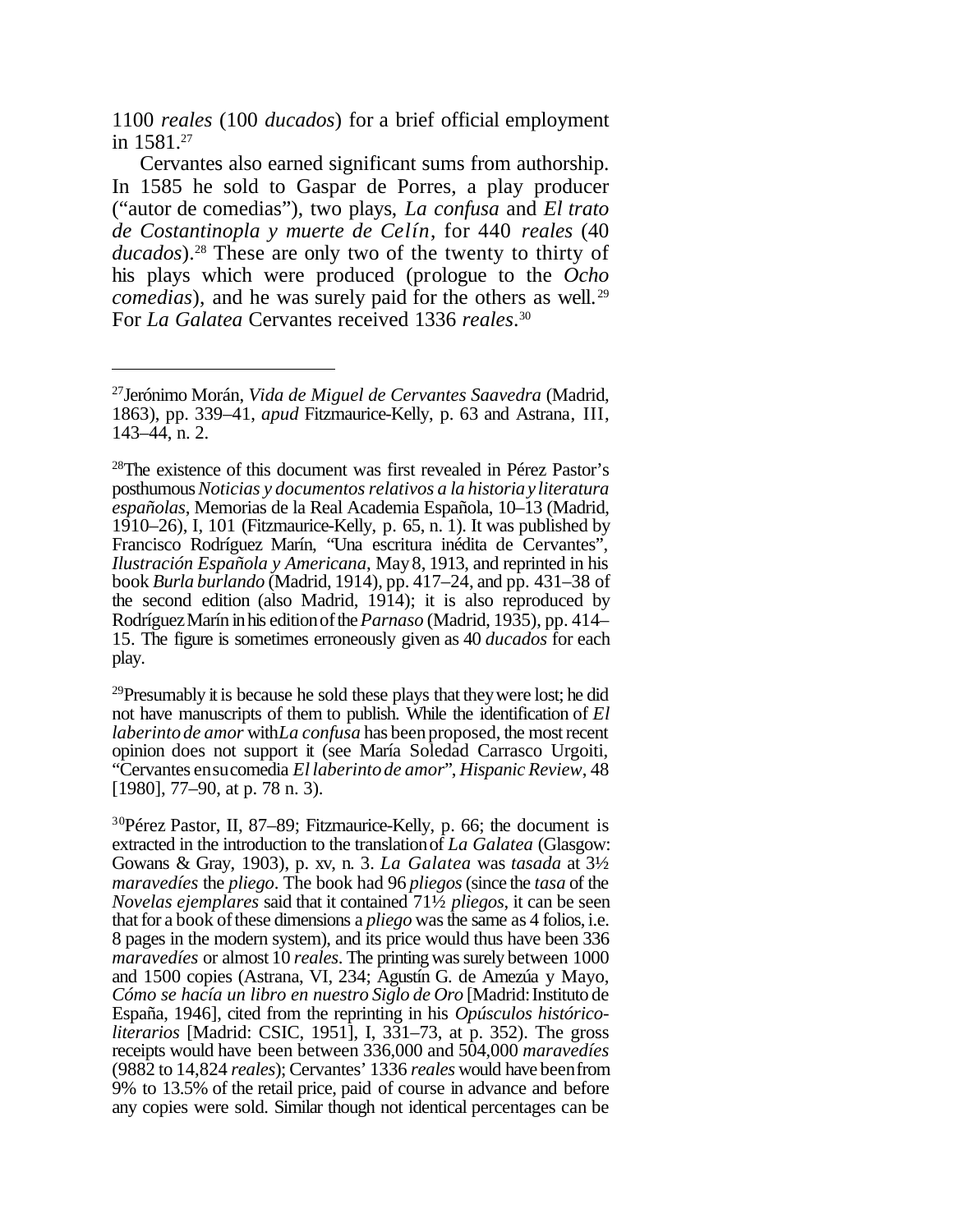Although we have no evidence of a salary after 1600, it is obvious that Cervantes was not living in poverty. While he had houses in Esquivias and in Toledo, where he could have lived without  $cost<sub>31</sub>$ , he chose instead to live in the *corte*, Valladolid; even the move there, which took some capital, would be inexplicable if he were without resources. Although Cervantes lived in a poor quarter, Valladolid was the most expensive city in Spain, bursting at the seams with new residents. Sharing the second floor or "principal" of a new house with him was Luisa de Montoya, the widow of Esteban de Garibay, the royal chronicler.<sup>32</sup> On the floor above was another friend, Juana Gaitán of Esquivias, widow of Pedro Laínez, Cervantes' *maestro poético*, and herself owner of property.<sup>33</sup> Although Cervantes had four female relatives living with him, he still employed a maid.<sup>34</sup>

<sup>31</sup>Astrana, V, 426 and VI, 153.

 $32$ For some evidence of her wealth, see Astrana, V, 543–47 and Pérez Pastor, *Noticias y documentos*, I, 135–36.

obtained forthe *Novelas ejemplares*. Thisshould be compared withthe author of *Don Quijote* II, 62, who wants to earn ("ganar") 11,000 *reales* (1000 *ducados*) on gross receipts of 12,000 *reales* (two thousand copies at 6 *reales* a copy), and the confused complaint of the author of *Persiles II, 210, 1–9,* IV, 1, who would not even take the impossible sum of 22,000 *reales* (2000 *ducados*) for his book.

<sup>&</sup>lt;sup>33</sup>On Cervantes' friendship with Laínez, see Rudolph Schevill, "Laínez, Figueroa and Cervantes", in *Homenaje ofrecido a Menéndez Pidal* (Madrid: Hernando, 1925), I, 425–41, Astrana, III, 366–75 and 401– 05, and V, 463–73, and the introduction of Joaquín de Entrambasaguas to his edition of the *Obras* of Laínez (Madrid: CSIC, 1951). (Entrambasaguas and Astrana differ with each other with sharp words: the former,I, 95, n. 1; I, 118, n. 1; etc.; the latter, VI, 101, n. 1.) Onthe propertyof Juana Gaitán, see Astrana, III, 374, n. 3 (where we find that her dowry at her second marriage was almost 100,000 *reales* [3,216,057 *maravedíes*]), VI, 98, n. 1, VII, 680–83, and Cristóbal Pérez Pastor, *Noticias y documentos*, I, 228 and 284.

<sup>34</sup>Discussions of Cervantes' circumstances in Valladolid (e.g., Narciso Alonso Cortés, *Cervantes en Valladolid* [Valladolid: Casa de Cervantes, 1918], pp. 53–57; Astrana, V, 537–48), derive, directly or indirectly, from the documents concerning the Ezpeleta murder, first published, over considerable opposition, by León Máinez in 1887 (see *Cervantes y su época*, I, 364–65), and best consulted inPérezPastor, II, 453–537. Richard Predmore, *Cervantes* (New York:Dodd, Mead, 1973), p. 164, has been misled by the present, restored state of the house in which Cervantes lived; the entire house, not Cervantes' apartment, consisted of five rooms.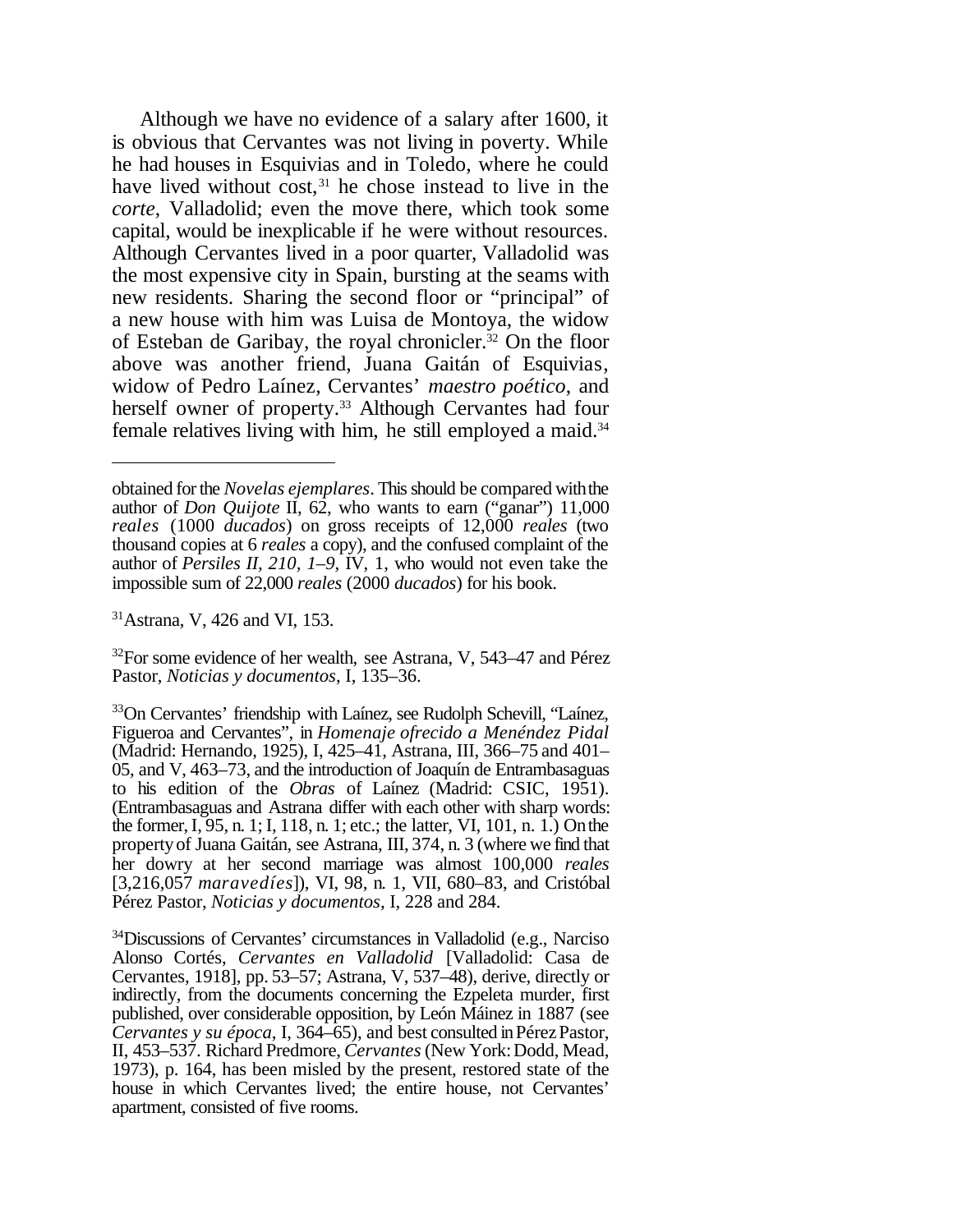Prominent among his friends was Simón Méndez,<sup>35</sup> "tesorero general de las rentas de los diezmos de la mar de Castilla y de Galicia",<sup>36</sup> who frequently visited him on business.<sup>37</sup> Also visiting him on business were another friend, Fernando de Toledo, "octavo señor de Higares", and "el asentista genovés Agustín Ragio".<sup>38</sup>

When the court moved back to Madrid in 1606, causing the collapse of rents in Valladolid (Astrana, VI, 151; Alonso Cortés, "Tres amigos", p. 158), Cervantes moved too. With intervals in Esquivias, he lived in Madrid until his death, in a series of modest but well-located houses;<sup>39</sup> the final one was, as in Valladolid, a new house (Astrana, VII, 251). A solitary document records, without specifying when the debt was incurred, that Cervantes in 1607 owed Francisco de Robles 450 *reales*; Juan de la Cuesta, in the same document, owed Robles a much larger sum.<sup>40</sup> Two other of the few financial documents from this period

<sup>&</sup>lt;sup>35</sup>That he was a friend was stated by Isabel de Saavedra, in her declaration regarding the Ezpeleta affair (Pérez Pastor, II, 520–22).

<sup>36</sup>Pérez Pastor, II, 488, n. 3; Fitzmaurice-Kelly, p. 123, n. 1. For other information on Méndez, see Astrana, VI, 21 and VI, 79, n. 5, and Alonso Cortés, *Casos cervantinos*, p. 150.

<sup>&</sup>lt;sup>37</sup>The testimony of Isabel de Saavedra, cited in note 35, that of Andrea de Cervantes (Pérez Pastor, II, 517–19), and also that of Costanza de Ovando (Pérez Pastor, II, 514–16).

<sup>&</sup>lt;sup>38</sup>As described by Astrana, VI, 20–21. Fernando de Toledo's friendship is mentioned by the same sources cited in the preceding note; on him see León Máinez, pp. 324 and 421–22, Pérez Pastor, II, 497, n. 1, and Alonso Cortés, *Casos cervantinos*, p. 148, n. 1. Ragio is mentioned by Esteban de Garibay (Pérez Pastor, II, 488); on him see also Alonso Cortés, *Casos cervantinos*, p. 149, n. 1. Alonso Cortés presents documents dealing with all three of these friends in "Tres amigos de Cervantes", *Boletín de la Real Academia Española*, 27 (1947–48), 143–75. Cervantes' financialactivitiesinValladolid are further placed in context (he was "an active member of the business and financial community") by Carroll B. Johnson, "'La española inglesa' and the Practice of Literary Production", *Viator*, 19(1988), 377–416, especially p. 413.

<sup>&</sup>lt;sup>39</sup>According to Miguel Herrero [García], "Casos cervantinos que tocan a Madrid", *Revista de la Biblioteca, Archivo y Museo de Madrid*, 20 (1951), 3–55, at p. 43, Cervantes' changes of address in Madrid were due precisely to his extended visits to Esquivias.

 $^{40}$ Pérez Pastor, I, 145; Fitzmaurice-Kelly, p. 138; Astrana, VI, 198.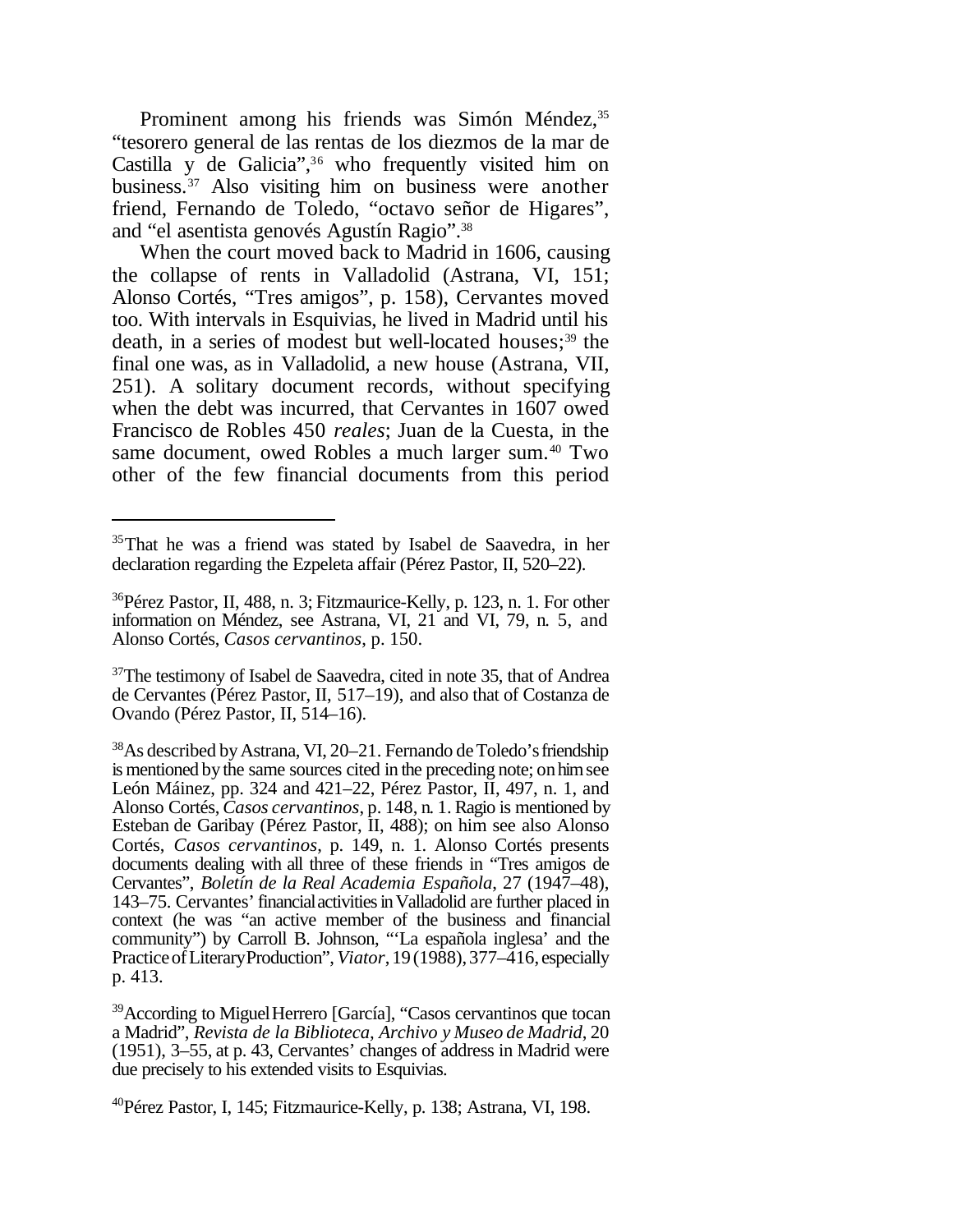record his daughter Isabel's very large dowry of 22,000 *reales* (2000 *ducados*),<sup>41</sup> and the purchase of 1800 *reales* of cloth for her trousseau.<sup>42</sup>

Cervantes also received income from authorship during his second and final period of literary composition. The *Novelas ejemplares*, in addition to the 24 free copies already mentioned (note 9), brought him 1600 *reales*; the document of the sale to Robles of the *privilegio* also contains the curious statement that Cervantes admitted that this was "su justo y verdadero precio y que no ha hallado quien más ni otro tanto por ello le dé".<sup>43</sup> He stated in the prologue to his published collection of plays that he was paid "razonablemente" for it. For *Don Quijote*, Part I, Cervantes admitted that "su labor le tiene pagado, de que

 $^{42}$ Pérez Pastor, II, 434–35, item 9; Fitzmaurice-Kelly, pp. 149–50. This was also paid by Urbina, although Fitzmaurice-Kelly is in error whenhe says that everything in Isabel's trousseau was furnished by Urbina.

<sup>41</sup>The document was published in *Revista de Archivos, Bibliotecas y Museos*, 4(1874), 162–65, and is reproduced by Fitzmaurice-Kelly, pp. 140–42. The dowry was not given by Cervantes himself, but by a businessman, Juan de Urbina, who was not just the guarantor of Cervantes (compare the language of the documents in Pérez Pastor, I, 250 and 252). Urbina agreed to pay the dowry"por algunas causas que a ello le mueven" (Fitzmaurice-Kelly, p. 142). According to Astrana, who ignores, I believe with justification, the contrary arguments of Herrero (*supra*, note 39), the dowry was agreed to by Urbina under pressure fromCervantes, as he wasthe lover of Isabel de Saavedra and father of her illegitimate child.

 $^{43}$ Pérez Pastor, I, pp. 178–82; Fitzmaurice-Kelly, p. 180; the document is extracted in the introduction to the translation of the *Exemplary Novels*, p. x, n. 1. Though this figure might seem inadequate, Pedro Laínez's*Cancionero* and *Engaños y desengaños de amor* were given, in an inventory made at his death, values of 3529 *reales* (120,000 *maravedíes*) and 5000 *reales* respectively, and remained, presumably because of the high value their possessors gave to them, unsold, unpublished, and inpart ultimately lost(Astrana,III, 373; VII, 682). "En las muchas escrituras de esta índole, exhumadas por el mismo benemérito erudito [Pérez Pastor], no he hallado ninguna de autores contemporáneos o próximos a Cervantes donde el precio llegue a los 1.600 reales que éste obtuvo por sus *Novelas ejemplares*" (Amezúa, *Cervantes, creador*, I, 532–33). Besides the figures given in note 9, *supra*, Salas Barbadillo got 500 *reales*, not paid promptly, for *El caballero perfecto* and *El sutil cordobés Pedro de Urdemalas* (*La peregrinación sabia* y *El sagaz Estacio marido examinado*, ed. Francisco A. de Icaza, Clásicos castellanos, 57 [Madrid: La Lectura, 1924], p. xxvi, n. 1), and Vicente Espinel 1170 *reales* for *Marcos de Obregón* (William Byron, *Cervantes: A Biography* [Garden City: Doubleday, 1978], p. 482).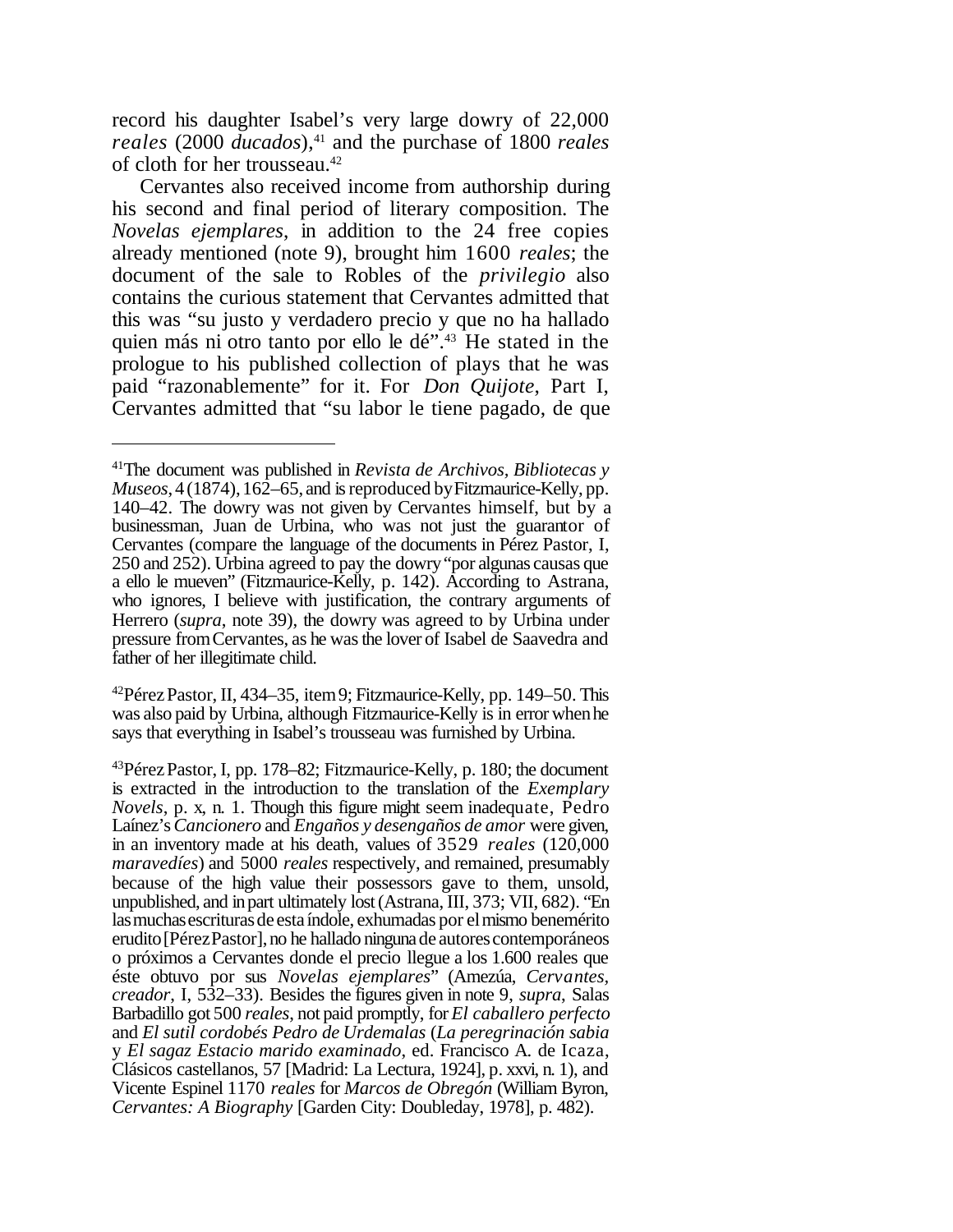se dio por contento".<sup>44</sup> On Part II we have no figures, but in Avellaneda's prologue we find that he intended to injure Cervantes economically with his continuation ("quéxesse de mi trabajo por la ganancia que le quito de su segunda parte"), so we can assume that some significant sum was anticipated.

Cervantes also received, as successful authors often did, money from wealthy nobles.45 In the dedication of the *Novelas ejemplares* Cervantes said that Lemos was his "verdadero señor y bienhechor"; Lemos' generosity thus antedated the dedication. In the dedication of the *Ocho comedias y ocho entremeses*, Cervantes said that Lemos was his "firme y verdadero amparo"; in that to *Don Quijote*, Part II, he said that although he could not travel to China because he was "muy sin dineros", all the same Lemos "me sustenta, me ampara y haze más merced que la que yo acierto a dessear". The presumption is that Cervantes was also rewarded by the Duque de Béjar for the dedication of *Don Quijote*, Part I, despite old speculation to the contrary; $46$  as Schevill and Bonilla point out (their edition of *Don Quijote*, I, 412), Cervantes never mentioned Ascanio Colonna after dedicating to him *La Galatea*, but no one has suggested that this implies that the dedication of *La Galatea* was poorly received. In the prefatory verses of Urganda la Desconocida Béjar is called, for his generosity, "nuevo Alexandro magno"; Cervantes' friend Cristóbal de Mesa, subsequently dedicating to Béjar the *Rimas* section of his *Patrón de*

<sup>44</sup>Alonso Cortés, *Casos cervantinos*, pp. 154–59, at p. 156; on the authority of this edition, see p. 154. Rodríguez Marín published the document two years previously as his Doc. CXXI; in it we find that what Cervantes "tiene pagado" for *Don Quijote*, Part I was "su balor".

<sup>45</sup>We do not have any figures for what Cervantes received from his patrons, but a friend, Juan Rufo, received 5500 *reales* (500 *ducados*) fromFelipe II forthe dedicationof*La Austríada* (RodríguezMarín, *Don Quijote*, nueva edición crítica [Madrid: Atlas, 1947–49], IX, 13). This was a year's salary for a well-paid professor (see note 55, *infra*).

<sup>46</sup>See Astrana, V, 576–77 and Cayetano Alfonso de la Barrera, *El cachetero del "Buscapié"* (Santander, 1916), p. 40, n. 1.The immortal legend of Béjar's ingratitude is still found in numerous popular works on Cervantes.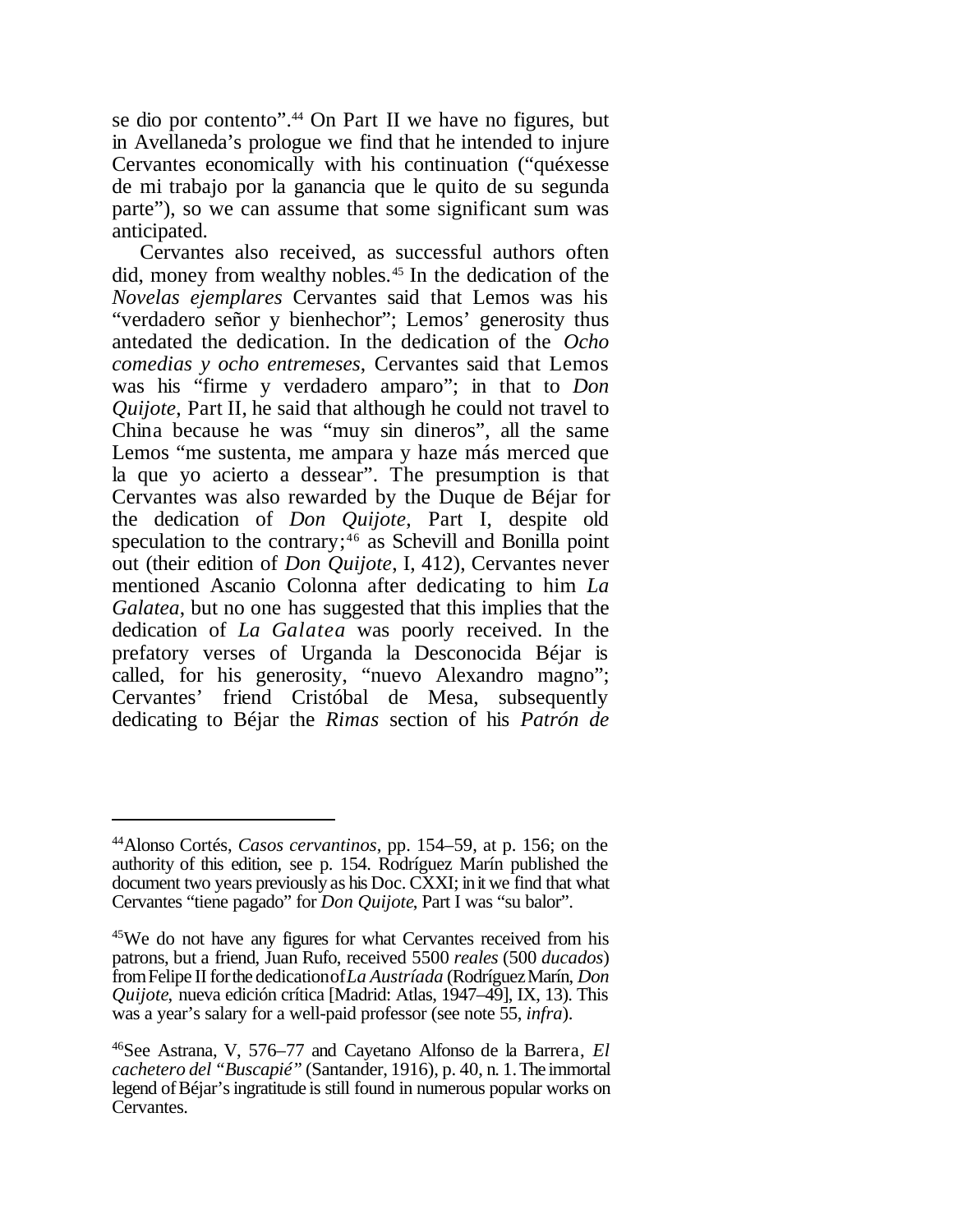*España* (1612), called him "el mecenas de nuestra edad", 47 and Cervantes was apparently truthful when he described Béjar as "inclinado a favorecer las buenas artes" (*I, 27,* 19–20, I, Dedication).<sup>48</sup> Everyone, I believe, agrees that the generous patron mentioned at *III, 304, 18–32,* II, 24, one of the few to be found in Spain, whose generosity "quiçá despertara la invidia en más de quatro generosos pechos", is that of Cervantes; the early date of composition and lack of revision which I have elsewhere argued for the first part of Part II would imply that this generous patron is not Lemos, but Béjar.<sup>49</sup>

Putting these figures in perspective, ten *reales* a day, the lowest salary figure found, was a considerable amount.<sup>50</sup> It was not, of course, as high as it could be, and Cervantes seemingly felt considerable frustration that others less talented, dedicated, or honest, who had not suffered captivity or injury in battle, received more prestigious positions and greater economic rewards.51 Ten *reales* a day would permit neither luxury nor ostentation, both of

<sup>47</sup>On Cervantes' friendship with Mesa, see my "Cervantes and Tasso Reexamined", in this volume, at p. 000 (61).

<sup>48</sup>See Astrana, V, 573–74 and 585–86.Alexanderthe Great is also used as a symbolofgenerosityat *Don Quijote II, 344, 21,* I, 47 and *IV, 272, 26,* II, 60.

 $49$ Even if these lines were originally intended to refer to Béjar, there is no contradiction leaving them in a book dedicated to Lemos, for whom the praise was certainly also appropriate; it is certainly a smaller inconsistency than leaving in Part II the comment on the *rucio* error of Part I, corrected in every edition after the first.(See "Elrucio de Sancho y la fecha de composición de la segunda parte de *Don Quijote*", included in this volume.) On Cervantes' lack ofrevision, see *A Study of "Don Quixote"*, Chapter VI.

<sup>50</sup>These salaries wereonlytemporary—the longestcommissions were for 250 days—but all the same the presumption is that they are representative of Cervantes' economic station, and do not indicate his sudden, temporary elevation into a higher class.

 $51$ Besides the dedication of Márquez Torres, this may be concluded from the speechonarms and letters, especially the end of Chapter 37 of Part I, and fromDon Quijote's scorn for *caballeros cortesanos*(see *III, 91, 17–92, 8,* II, 6) and comments on the Sancho's receipt of a *gobierno* (see *IV, 50, 9–28,* II, 42).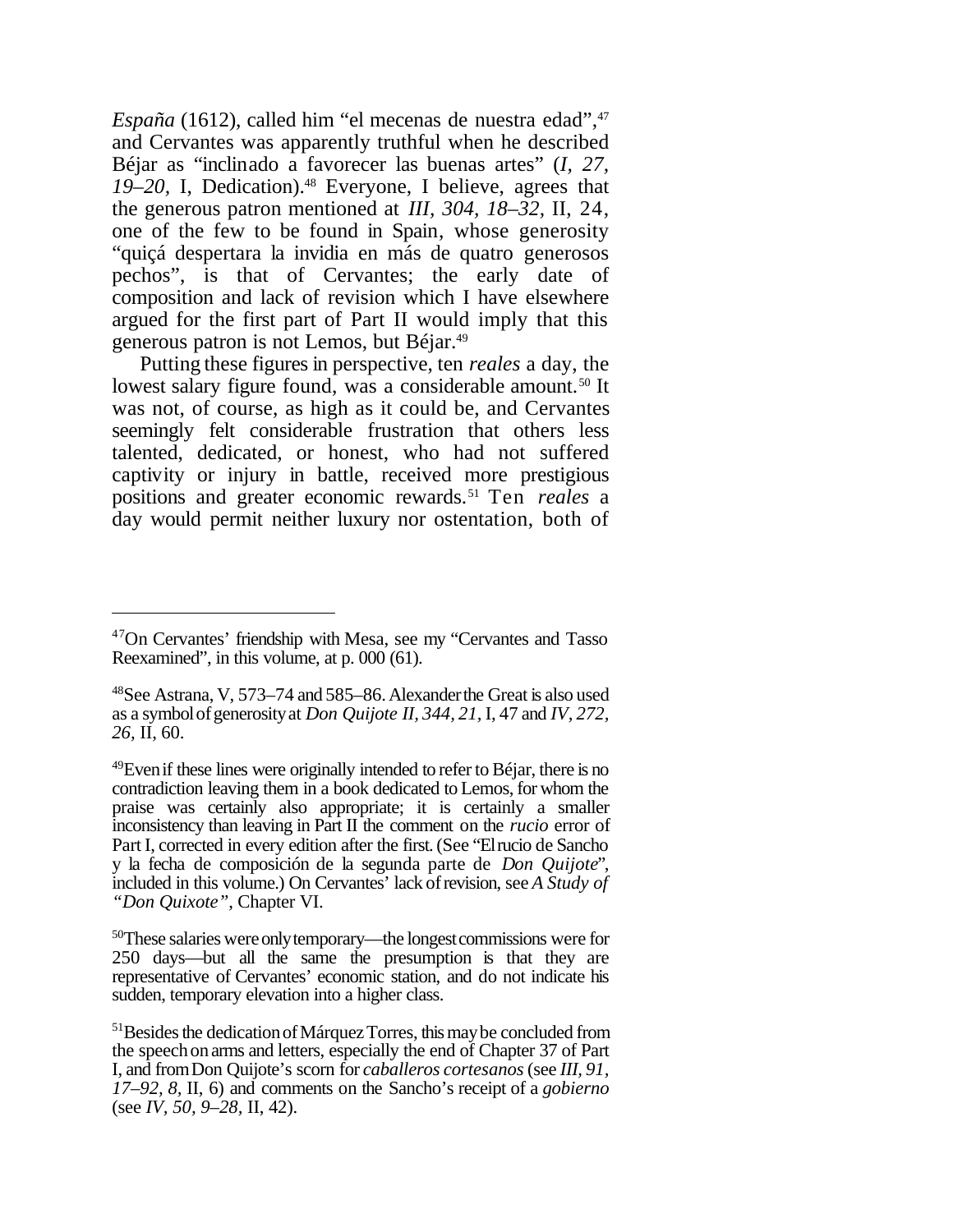which were typical of noble life at the time;<sup>52</sup> it was not *renta*, which was the easy and prestigious source of income.<sup>53</sup> Yet it was a typical middle-level bureaucrat's pay, and as these salaries were paid on the basis of seven days a week,<sup>54</sup> ten *reales* a day was the equivalent of 300 *reales* a month, or 3600 *reales* a year.55

<sup>54</sup>See especially PérezPastor, II, 173–74 (Astrana,IV, 458); Rodríguez Marín, Doc. CIX; Asensio, pp. 17–18 (Astrana, IV, 532–33).

The chaplain of the Duque de Béjar received 1176 *reales* (40,000 *maravedíes*) a year, and Cristóbal de Mesa held this post and for a time simultaneouslyreceived the same salaryagain as "preceptor de su primogénito" (Rodríguez Marín, "nueva edición crítica", IX, 11-12; Astrana, V, 574, n. 3); presumably room and board was also part of the compensation. A laborer earned 1095 to 1460 *reales* a year: 3 *reales* a dayfor a *cochero*, 3.5 *reales*for a carpenter, plasterer, or roofer, and 4 *reales* for a master of these trades and also for a *mulero* (Bennassar, p. 297; DíezBorque, p. 105; Moisés García de la Torre, who comments on the precision with which these matters are treated in Cervantes' fiction, "Cervantes y el mundo de los caminos: las mulas. Realidad histórica y ficción literaria", in *Cervantes, su obra y su mundo. Actas del I CongresoInternacionalsobreCervantes* [Madrid:Edi-6, 1981], pp. 213-25, at pp. 218-19).

Murcia de la Llana, *corrector* of *Don Quijote*, Part II (son of the Murcia de la Llana who corrected Part I) received, for his part-time and indifferently executed labors, the salary of 1471 *reales* (50,000 *maravedíes*) a year and about the same amount again in "emolumentos" (PérezPastor, III, 434). CristóbalPérezdeHerrerareceived 588 *reales* (20,000 *maravedíes*) as *procurador general de los pobres* and 1765 *reales* (60,000 *maravedíes*) as *médico del rey* (Michel Cavillac, "Noblesse et ambiguïtés au temps de Cervantes: Le cas du docteur Cristóbal Pérez de Herrera [1556?-1620]", *Mélanges de la Casa de*

<sup>&</sup>lt;sup>52</sup>'Nunca en parte alguna [que en la corte de España] se vio ciudad que la aventajase en ellujo yostentaciónde su nobleza" (Pinheiro da Veiga, cited in Alonso Cortés, *Casos cervantinos*, p. 132).

<sup>53</sup>On living from*rentas*,see Bartolomé Bennassar, *Valladolid au siècle d'or. Une ville de Castille et sa campagne au XVI*<sup>e</sup> *siècle* (Paris, The Hague: Mouton, 1967), Chapter 8.

<sup>55</sup>Here are some salaries for comparison, converted into the single scale of*reales* per year. The shepherd Andrés earned 84 *reales* a year (seven *reales* a month; *Don Quijote I, 79, 18,* I, 4). An apprentice seamstress, besides room, board, clothing, medical care, and instruction, received 88 *reales*(3000 *maravedíes*) a year (Pérez Pastor, I, 15-17); a newmaid, apparently 14 years old, received, besides instruction and room and board, 110 *reales* (10 *ducados*) a year (Pérez Pastor, I, 135-37; Fitzmaurice-Kelly, pp. 104-05). Sancho Panza received from Tomé Carrasco 264 *reales* a year (2 *ducados* a month), "aménde la comida" (*III, 353, 26-29,* II, 28).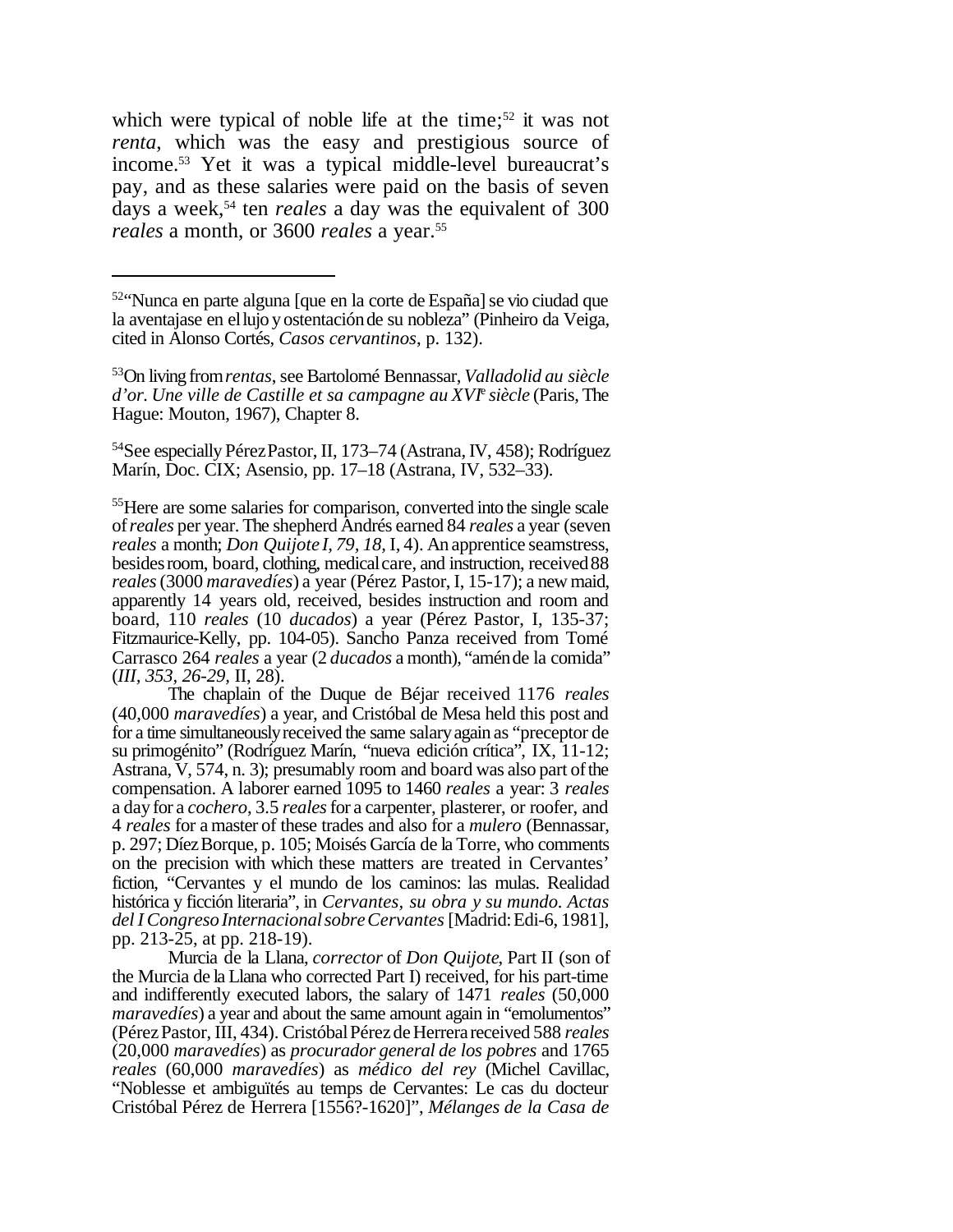When compared with prices during Cervantes' lifetime, it can be seen that this was more than enough money to live on. It cost approximately 50 *reales* a month to rent a house.<sup>56</sup> According to the *arbitrista* of the "Coloquio de

<sup>56</sup>For 55 *reales*(five *ducados*) a month could be rented "unas casas" in the same part of Seville as that in which Cervantes lived (Pérez Pastor, II, 168-70; Fitzmaurice-Kelly, p. 74; Astrana, IV, 369, n. 1); for 150 *reales* Cervantes and his "ayudantes" stayed for three and a half months in "unas casas" in Écija (Rodríguez Marín, Doc. CX). In Madrid,

*Velázquez*, 11 [1975], 177-212, at p. 181; Cavillac, ed. Pérez de Herrera, *Discursos del amparo de los legítimos pobres*, Clásicos castellanos, 199, pp. lv-lviii).Esteban de Garibay received 2353 *reales* (80,000 *maravedíes*) as *cronista real* (Astrana, V, 543); Agustín de Rojas, author of*El viaje entretenido*, earned 2800 *reales* for a year's work as an actor (Hugo Albert Rennert, *The Spanish Stage in the Time of Lope de Vega* [1909; rpt. New York: Dover, 1963], p. 183), although other actors received much less, 3 *reales* per performance, plus room, board, and travel expenses (Rennert, p. 141). An assistant of Cervantes as *comisario*, Simón de Salazar, was paid at a yearly rate of 2190 *reales*(6 *reales* a day) (RodríguezMarín, Doc. CIX; Astrana,IV, 365).Another*comisario*,Miguelde Santa María,received the same pay as Cervantes, 4380 *reales* a year (12 *reales* a day) (Pérez Pastor, II, 171; Fitzmaurice-Kelly, p. 75, n. 1). An inspector of boats for the Inquisition received 3285 *reales* a year (9 *reales* a day) (H. W. Taylor, "The English Experience of the Spanish Crisis of the Early-Seventeenth Century", in *Essays in Honour of Robert Brian Tate from his Colleagues and Pupils* [Nottingham: Universityof Nottingham, 1984], pp. 131-36, at p. 134). A bill collector ("una persona a la cobranza") received 5367 *reales* a year (500 *maravedíes*, or almost 15 *reales*, a day) (Georges Cirot, *Mariana historien* [Bordeaux, 1904], p. 185, n. 1). Professors at the UniversityofValladolid, among the best paid in the country, received an average salary of 5500 *reales* (500 *ducados*) a year (Bennassar, p. 359). Royal *consejeros* (ministers) at the time of Felipe III were paid about 11,764 *reales* (400,000 *maravedíes*), plus expenses, a year(Richard L. Kagan, *Lawsuits and Litigantsin Castile 1500-1700* [Chapel Hill: University of North Carolina Press, 1981], p. 54); Bernabé de Pedroso, as *consejero de hacienda* ofFelipe III, was paid 13,235 *reales*(450,000 *maravedíes*) (Astrana,V, 295). An *oidor* at the end of the sixteenth century received a salary of 9706 *reales* (330,000 *maravedíes*), plus half that again for expenses and additional sums for special duties; "altogether, oidores could easily earn more than 500,000 or 600,000 *maravedíes* [14,705 or 17,647 *reales*] a year" (Kagan, *Lawsuits*, pp. 182-83; Bennassar, p. 366). In contrast with all these salaries, the abbot of Valladolid had an income of 29,412 *reales* a year (1,000,000 *maravedíes*;Bennassar, p. 391), prince Filiberto de Saboya received a salary of 264,000 *reales* (24,000 *ducados*) as "general de la mar" (Astrana, VII, 47), and the *rentas* of one of the richest men in Spain, Pedro de Toledo, for whom Cervantes' sister Andrea made shirts (references in the following note) were over  $770,000$ *reales* (70,000 *ducados*) a year (Astrana, V, 499).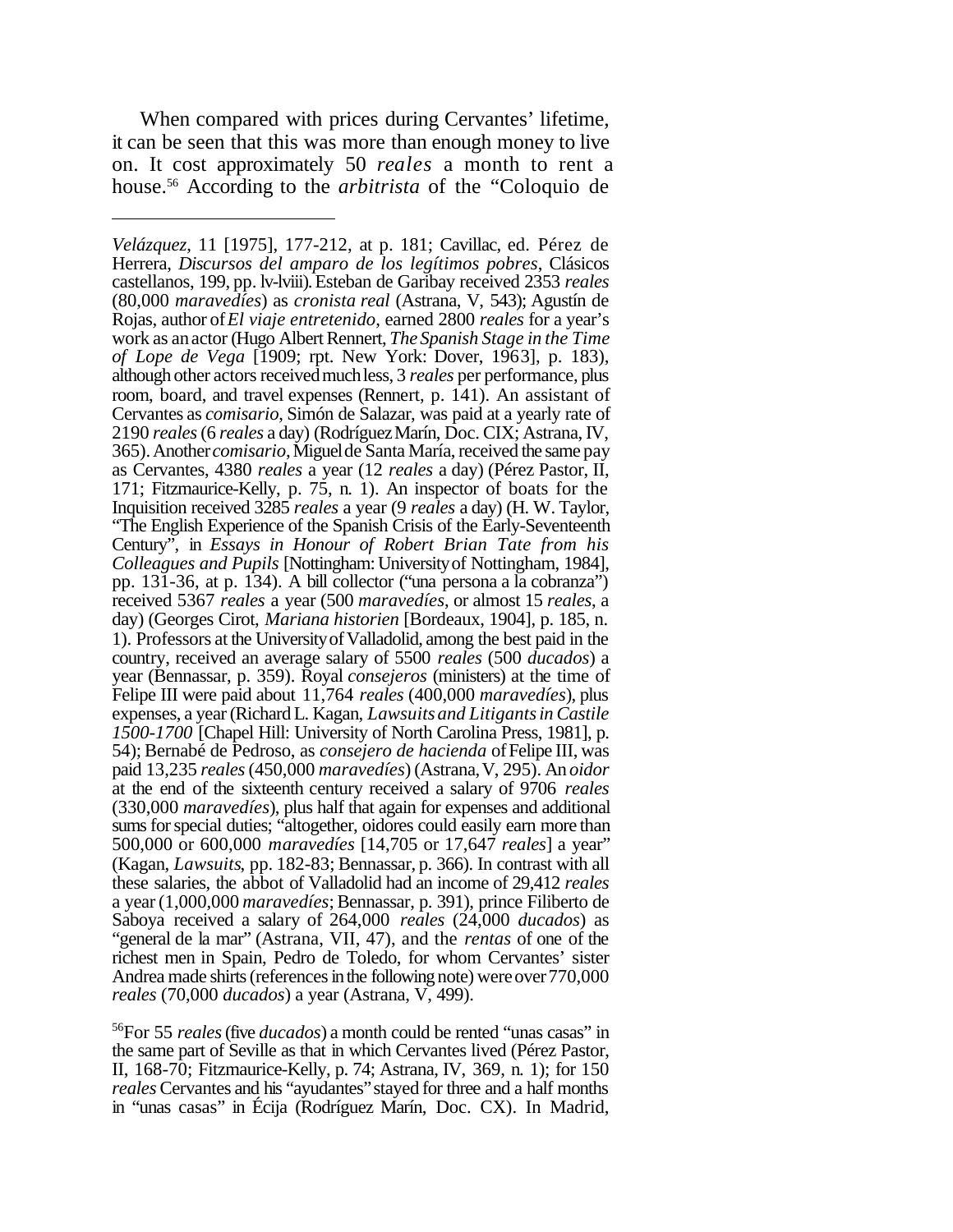los perros", a person could eat for 1½ *reales* a day (*III,* 245, 30-246, 2;<sup>57</sup> Sancho's daily "despensa" was the same amount (i.e., 26 *maravedíes* was half of it, *I, 496*, I, 23); and from the *esportillero* of "Rinconete y Cortadillo" we learn that if one could spend five to six *reales*, one "comía y bebía y triunfaba como cuerpo de rey" (*I, 225, 14-16*).<sup>58</sup>

In Cervantes' day, less than a *real* would purchase a *libra* of any meat; for 1 *real* and 2 *maravedíes* a dozen eggs, and for 2 *reales* a hen could be purchased.<sup>59</sup> A *libra* of bread cost ¼ *real*; <sup>60</sup> an *azumbre* of wine, 1/3 of a *real*

Cervantes' mother and sister rented "unas casas" in the Calle de Leganitosfor 550 *reales*(50 *ducados*) a year (Pérez Pastor, I, 102-07; Fitzmaurice-Kelly, p. 89, n. 2); the rent of the house in the Red de San Luis occupied by Cervantes' daughter Isabel was 583 *reales* (53 ducados) a year (Pérez Pastor, II, 276-77; Fitzmaurice-Kelly, pp. 138-39). The rent for the house occupied by Cervantes in the Calle de las Huertas would probably have been slightly higher (the house next to it, on a lot some 8 times as large, was rented for 6600 *reales* a year; Astrana, VII, 13-14). However, Cervantes' sister Andrea, a seamstress (LeónMáinez, pp. 388-89; Fitzmaurice-Kelly, p. 111; Astrana,V, 498) with an apprentice (Pérez Pastor, I, 15-17; Fitzmaurice-Kelly, p. 60) in 1577 leased "unas casas" in Madrid for 1540 *reales* (140 *ducados*) (Pérez Pastor, II, 38-40; Fitzmaurice-Kelly, p. 60). See also Bennassar, p. 293.

<sup>57</sup>A meal in a *venta* cost one *real*, as did a bed for a night (Marcelin Defourneaux, *Daily Life in Spain in the Golden Age*, trans. Newton Branch [London: George Allen and Unwin, 1970], p. 16); a large meal in Lope's *Dorotea* cost one *real* (cited by Amezúa, *Cómo se hacía*, p. 346); for 1¼ *reales* a dayone could feed two childrenofunspecified age (Pérez Pastor, I, 99 and 103); just over one *real* a day (36 *ducados* a year) provided a child with both instruction and board (Bennassar, p. 372).

<sup>58</sup>Actors in Cervantes' dayreceived 3 to 5 *reales* a day for maintenance (Pérez Pastor, *Nuevos datos acerca del histrionismo español en los siglos XVI y XVII*, cited byNarciso AlonsoCortés, *Memorias de una corte literaria* [Valladolid, 1906], pp. 36-37, and by Rennert, pp. 183-85).

<sup>59</sup>These data come from Astrana's appendix on "Precio de los principales artículos de primera necesidad en tiempo de Cervantes" (VII, 772-74).

<sup>60</sup>2½ *libras* of bread cost 22 *maravedíes* (Cristóbal Espejo, "La carestía de la vida en el siglo XVI y medios de abaratarla", *Revista de Archivos,Bibliotecas yMuseos*,3 a época, 41 [1920], 36-54, 169-204, 329-54, and 42 [1921], 1-18 and 199-225, at p. 352).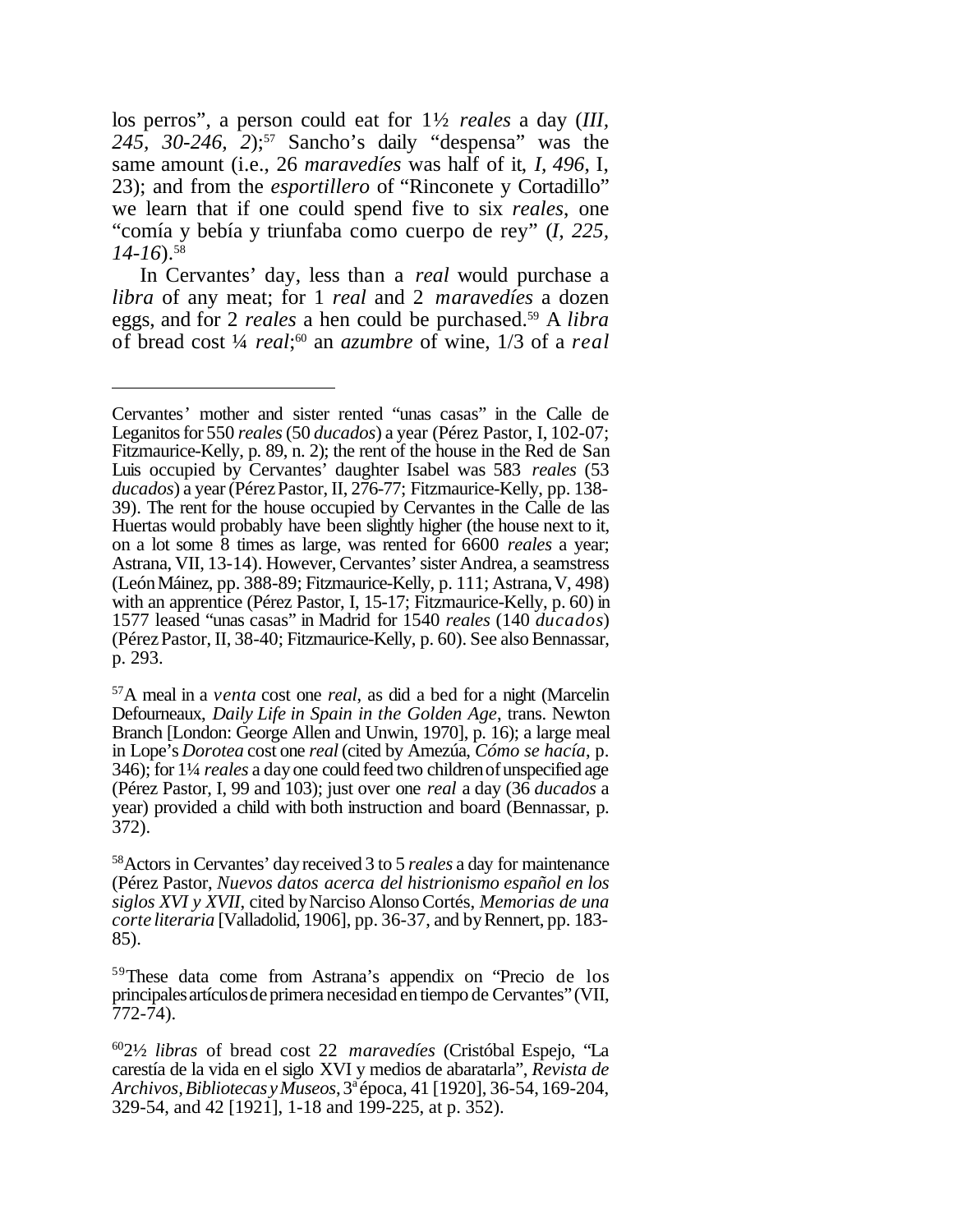(Amezúa, *Cómo se hacía*, p. 346). Two *reales* a day would rent a mule (Moisés García, p. 218). Admission to the theater for *mosqueteros* and women cost about half a *real*, and a seat on a *silla* or *banco* one *real* (Rennert, pp. 113-14; Díez Borque, pp. 142-45). A *resma* of writing paper cost 3/4 of a *real* (24 *maravedíes*; Díez Borque, p. 106). In the inventory made at the time of Cervantes' marriage, we find the value of many household articles: a linen sheet valued at 11 *reales*, a new table at 16 *reales*, and so on.<sup>61</sup> Services were in this same range: at *Don Quijote, I, 79, 27-28,* I, 4 we find that a barber charged half a *real* for a *sangría*; to have a mass said cost 1 *real* (Espejo, p. 354); in the documents cited in this article the *escribano*'s fee started at 1 *real*. 62

Just as living expenses were well within Cervantes' means, so were books; their prices were controlled by legislation and calculated on the basis of three to five *maravedíes* the *pliego*. The Madrid *tasa* of Jáuregui's translation of Tasso's *Aminta* (Rome, 1607) set its price at only 1½ *reales*; Juan Rufo's *Austríada* (Madrid, 1584) cost 5½ *reales*, and another book Cervantes mentioned, Virués' *Monserrate* (Madrid, 1587), cost 2 1/3 *reales*. Lope's *Isidro* (Madrid, 1599) cost 3 *reales* (95½ *maravedíes*), the *princeps* of Part I of *Guzmán de Alfarache* (Madrid, 1599) 5 2/3 *reales* (192 *maravedíes*) without the preliminaries. The most famous poetry anthology of the early seventeenth century, Pedro Espinosa's *Flores de poetas ilustres* (Valladolid, 1605), cost only 4½ *reales* (153 *maravedíes*), the same price as Agustín de Rojas' *Viaje entretenido* (Madrid, 1604).<sup>63</sup>

<sup>61</sup>Astrana, VII, 686-91; León Máinez, pp. 241-44. An inventory ofthe richer possessions of his illegitimate daughter Isabel de Saavedra at her marriage is published by Pérez Pastor, I, 148-52, and Astrana, VI, 312-15. A similar inventory of the possessions of Juana Gaitán is published by Astrana, VII, 680-83.

 $^{62}$ For comparison only I add that the the fee charged by a common prostitute was half a real (Bartolomé Bennassar, *The Spanish Character. Attitudes andMentalitiesfromthe Sixteenth to the Nineteenth Century*, trans. Benjamin Keen [Berkeley, Los Angeles, London: UniversityofCalifornia Press, 1979], p. 193); 110 reales (10 ducados) was sufficient to influence the legal system in one's favor (*Don Quijote*, *I, 303, 1-15,* I, 22).

<sup>63</sup>Cervantes' own works were, bycomparison, expensive:8½ *reales*for *Don Quijote*, Part I, and almost the same for the *Novelas ejemplares*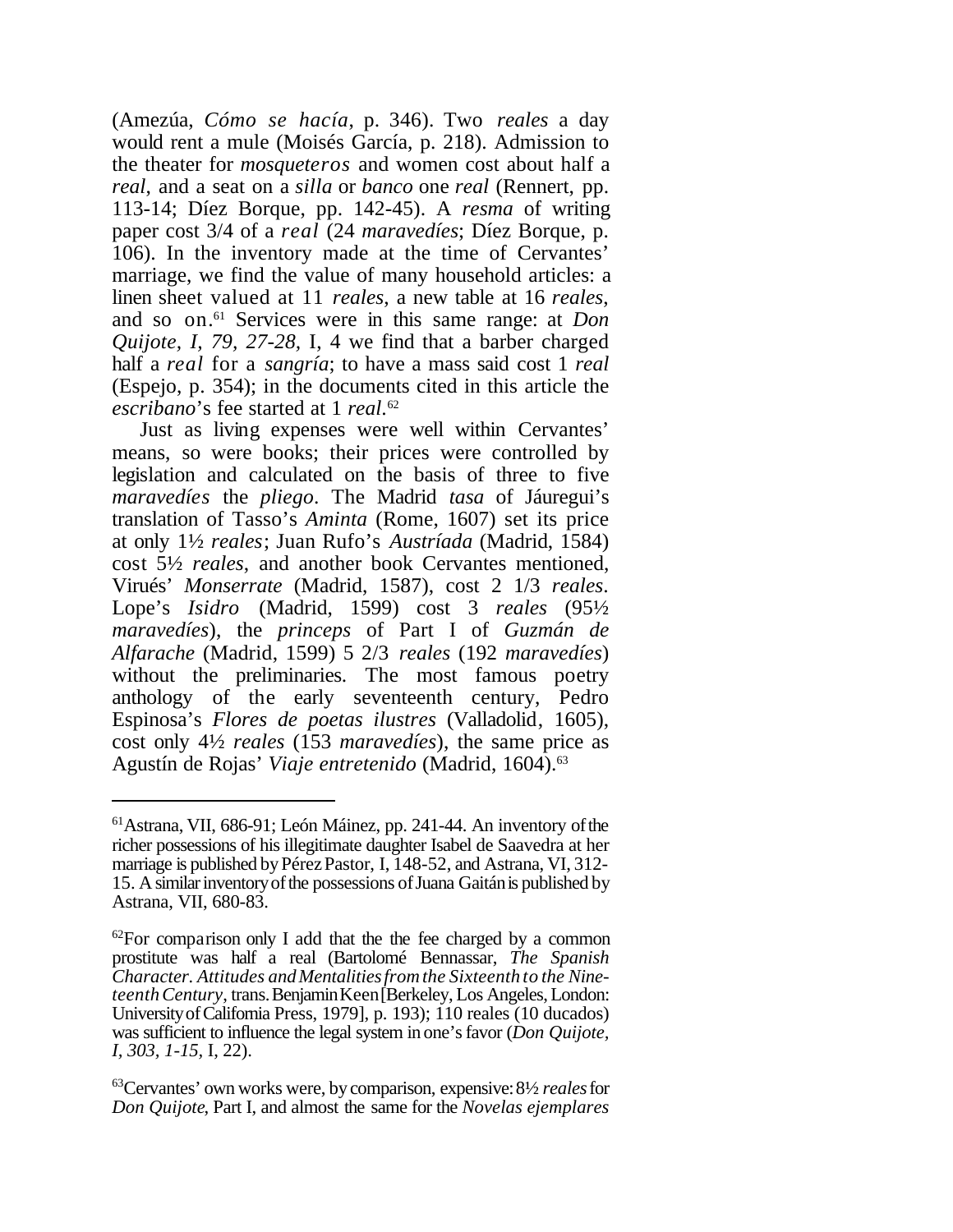The above data would seem to show that Cervantes had the funds with which to purchase books, and the inescapable conclusion is that he did so. We can see Cervantes, however, as not just a purchaser but a collector. In *Don Quijote*, besides the celebration of an old and scarce book (*Tirante el blanco*, *I, 101, 13-16,* I, 6) and the fictional purchase of "todos los papeles y cartapacios" which comprised Cide Hamete's manuscript for the bargain price of half a *real* (*I, 130, 29-131, 4,* I, 9), we find the proposal to copy an interesting and carefully described manuscript, that of the "Novela del Curioso impertinente" (*II, 87, 28-88, 21,* I, 32), and finally the carrying off of "all" the papers Juan Palomeque found in a suitcase, including the "Novela de Rinconete y Cortadillo" (*II, 334, 10-24,* I, 47).

Even more important is the case of Grisóstomo, whose body was surrounded by "algunos libros y muchos papeles abiertos y cerrados" (*I, 176, 14-15,* I, 13). Vivaldo offers a passionate defense of the preservation of Grisóstomo's papers; his instructions that they be burned are "fuera de todo razonable discurso" (*I, 177, 30-31,* I, 13), and deprives those of the future ("en los tiempos que están por venir", *I, 178, 9-10,* I, 13) of the *ejemplo* which the *historia* of Grisóstomo and Marcela can provide. By his action, Vivaldo was able to rescue a few, including the "Canción desesperada": "'Yo te suplico…que, dexando de abrasar estos papeles, me dexes llevar algunos dellos'. Y, sin aguardar que el pastor respondiesse, alargó la mano y tomó algunos de los que más cerca estavan" (*I, 178, 30- 179, 3,* I, 13). As Ambrosio's subsequent comment reveals, this action was appropriate.<sup>64</sup>

A document cited by Astrana, the significance of which has not been grasped, records Cervantes' book purchases at an auction in 1590: an *Historia de Santo Domingo*, which Astrana identifies as that of Hernando del Castillo (Madrid, 1584), for 30 *reales*, and four unidentifiable "libritos dorados, de letra francesa", for 18 *reales*. <sup>65</sup> Also

<sup>(290</sup>½ and 286 *maravedíes* respectively).

<sup>64</sup>"Por cortesía consentiré que os quedéis, señor, con los que ya avéis tomado; pero pensar que dexaré de abrasar los que quedan, es pensamiento vano" (*I, 179, 4-7,* I, 13).

<sup>65</sup>Astrana, IV, 463-64.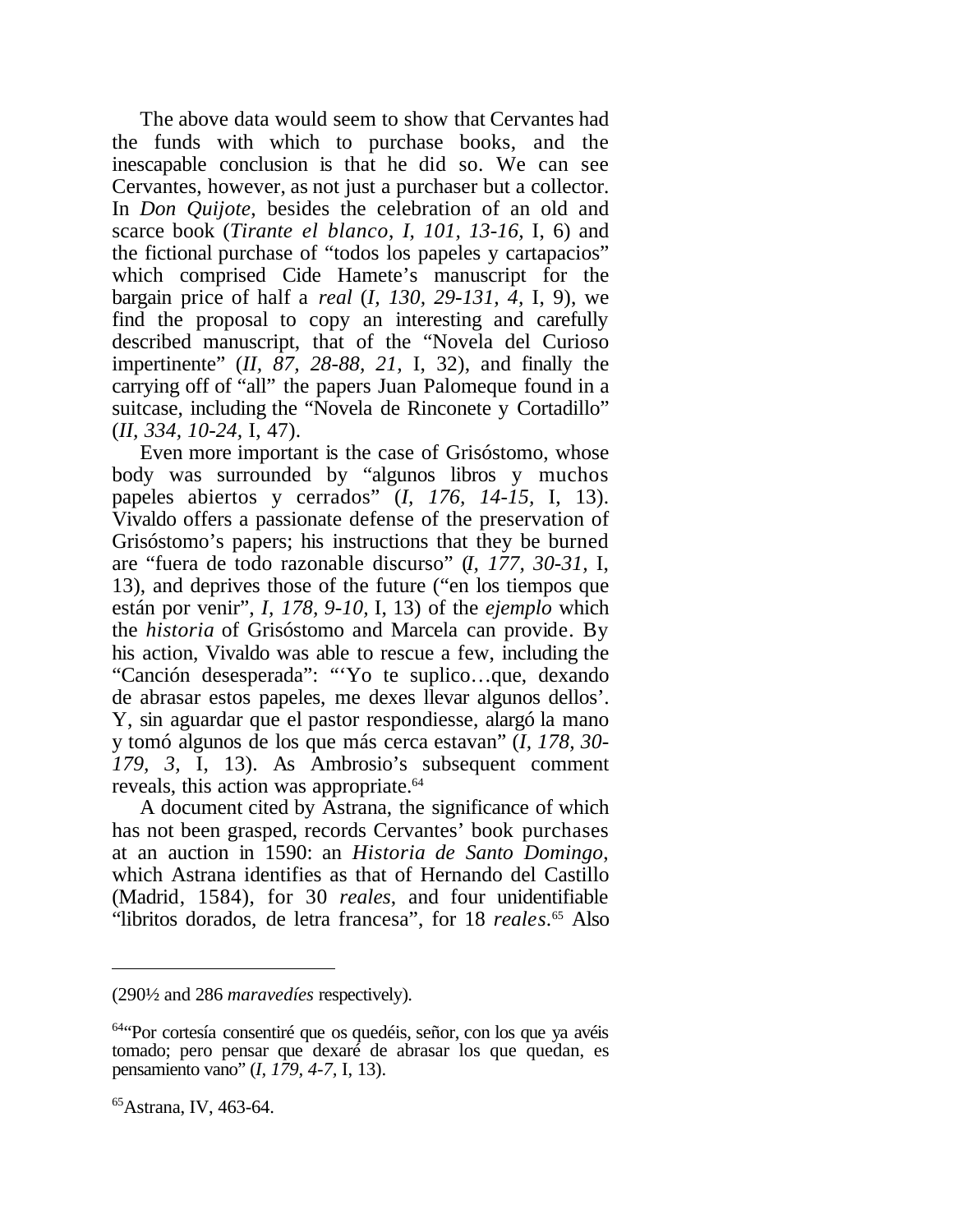worthy of note is Cervantes' friendship with the Robles family of booksellers, first Blas and then his son Francisco, *libreros del rey* and publishers of four of his books.<sup>66</sup> Surely the most likely beginning for a friendship with booksellers and publishers is the purchase of their books.

Cervantes also shows an interest in and familiarity with the physical and technical side of written communication which we might expect of a collector; certainly he comments on writing and printing, book binding and size to a much greater extent than any other Spanish author of the period. From Chapter 62 of Part II of *Don Quijote* we see that Cervantes knew how a print shop ran, with the further precision that the activities Don Quijote witnessed were typical of a "large" shop.<sup>67</sup> The verses about Don Quijote discovered at the end of Part I were written in "letras góticas", Cervantes takes the trouble to tell us;<sup>68</sup> we are also told that *escribanos* used "letra processada", in preference to which Sancho should see that the "librança pollinezca" and letter to Dulcinea are written in "buena letra" (*I, 361, 24-362, 10,* I, 25). The fictional manuscript of the "Novela del Curioso impertinente" was found on "ocho pliegos, escritos de mano" (*II, 87, 31,* I, 32), "de muy buena letra" (*II, 83, 3,* I, 32); Cardenio's sonnet was "escrito como en borrador, aunque de muy buena letra" (*I, 320, 3-4,* I, 23); and for that matter, Cide Hamete's

<sup>66</sup>Francisco Vindel has argued ingeniously that Robles is the friend mentioned in the prologue to *Don Quijote*, Part I, and the *Novelas ejemplares*(*Cervantes, Robles, y Juande la Cuesta* [Madrid, 1934]). For discussion, see *A Study of "Don Quixote"*, pp. 100-01, n. 83.

 $67$ The inventory of a large print shop, which some years later would be managed by Juan de la Cuesta, that of María Rodríguez de Rivalde, widow of the printer Pedro Madrigal and bride of another printer, Juan Íñiguezde Lequerica, together with a statement ofher net worth(29,125 *reales*) may be found in Pérez Pastor, *Documentos*, I, 385-95. She was not the widow of Juan Gracián, as I erroneously reported in "On Editing", p. 28; his widow was María Ramírez (Pérez Pastor, II, 555-56; Astrana, VII, 760).

<sup>68</sup>See Henry Thomas, "What Cervantes Meant by 'Gothic Letters'", *Modern Language Review*, 33 (1938), 421-26, translated as "Lo que Cervantes entendía por letras góticas", *Boletín de la Real Academia Española*, 28 (1948), 257-64, and "AnUnrecorded Sixteenth-Century WritingBook, and More about Gothic Letters", in *Estudios dedicados a Menéndez Pidal*, III (Madrid: CSIC, 1951), pp. 413-20.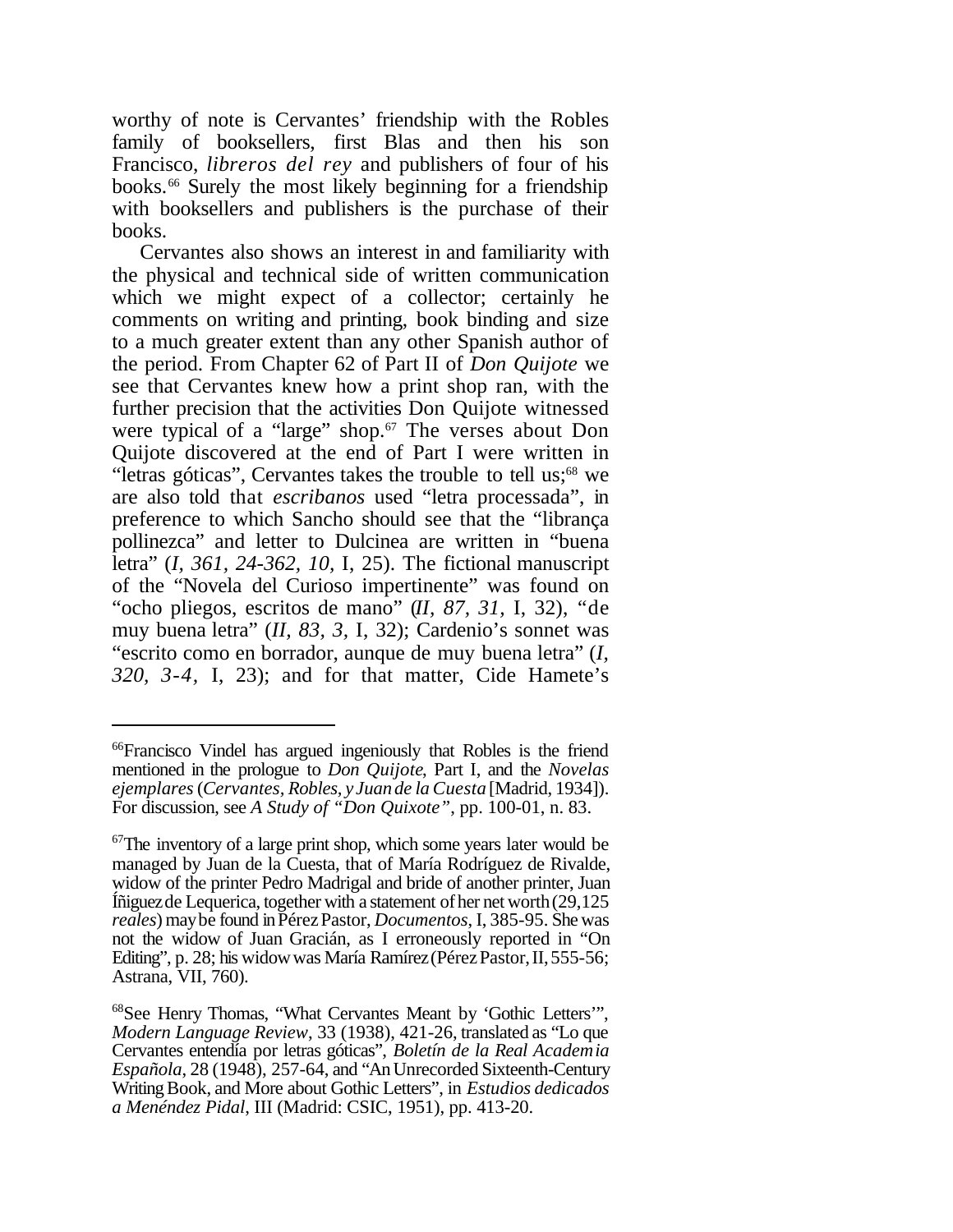manuscript of *Don Quijote*, with its illustrations and marginal notes, was written "con caracteres que conocí ser arávigos" (*I, 129, 31-32,* I, 9).<sup>69</sup> Cardenio's "librillo de memoria" is described to us as "ricamente guarnecido" (*I, 319, 14-15,* I, 23); in describing Alonso Quijano's library, which is arranged by subjects and located in a separate room, both the books' sizes and their bindings are mentioned (*I, 95, 9-11* and *102, 6,* I, 6). All of which is quite in harmony with a lover not just of literature, but of books.

I hope to have established that Cervantes had a library; it is legitimate to try to say something about it. The fictional libraries of Alonso Quijano and Diego de Miranda suggest an arrangement by subject, and some of the divisions: *historia*, *poesía*, *devoción*. That reading in his works is primarily a rural activity supports the suggestion that after 1586 the library would have been located in Esquivias, in the large house he acquired with his marriage, "ancha como de aldea" (*Don Quijote, III, 225, 6,* II, 18).

It is more interesting to try to specify something of its contents, beyond the auction purchase mentioned above. The only evidence is what Cervantes wrote: the books he mentions, and those whose influence he shows. Since the mentions of books are heavily slanted toward the literary, and he carefully avoided "mezclando lo humano con lo divino, que es un género de mezcla de quien no se ha de vestir ningún christiano entendimiento",<sup>70</sup> a bias toward literature is inevitable.

Despite the above considerations, however, some educated guesses about the contents of Cervantes' library can be made.<sup>71</sup> No one, surely, could doubt that Cervantes

<sup>69</sup>The fictitious MS is discussed by Thomas Lathrop, "Cide Hamete Benengeli y su manuscrito", in *Cervantes. Su obra y su mundo*, pp. 693-705.

<sup>70</sup>*Don Quijote, I, 37, 12-14,* I, Prologue; also *II, 192, 20-24,* I, 37; *III, 94, 24-25,* II, 6. According to William T. Avery, the author who, in Cervantes' opinion, erroneously mixed "lo humano con lo divino" was Dante ("Elementos dantescos del *Quijote*", *Anales Cervantinos*, 9 [1961-62], 1-28, at p. 27).

 $71$ I have taken the reconstruction of Cervantes' library further in a separate article, "La biblioteca de Cervantes", in *Studia in Honorem prof. Martín de Riquer*, II (Barcelona, Quaderns Crema, 1987), 271- 328. I have included in it a further piece of "hard" evidence: the books owned by Cervantes' father, which Miguel would likely have inherited.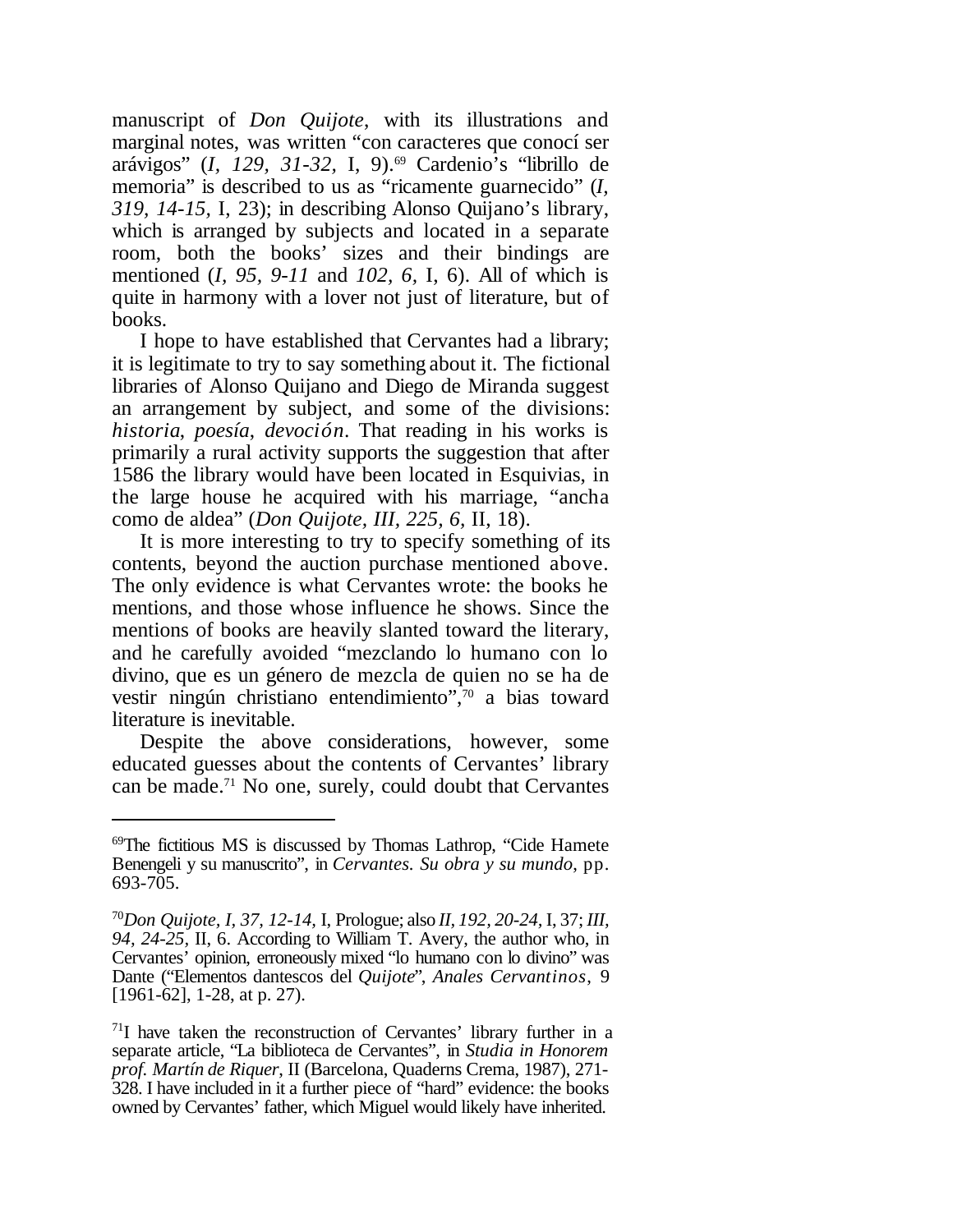owned a copy of *Amadís de Gaula*, and his deep knowledge of other *libros de caballerías* suggests that he owned others as well. He must, also, have owned a copy of Ariosto, probably copies in both Spanish and Italian (see *Don Quijote, I, 98, 30-99, 11,* I, 6). The author of *La Galatea* can be expected to have copies of its predecessors, the *Diana* of Montemayor, the *Diana enamorada* of Gil Polo, and almost certainly the *Diana segunda* of Alonso Pérez, which was commonly published with the work of Montemayor. If *La Araucana*, *La Austríada*, and *El Monserrate* were in Cervantes' opinion "los mejores que en verso heroico, en lengua Castellana, están escritos" (*Don Quijote, I, 105, 9-16,* I, 6), surely he had copies of those as well, plus others not as good. If he knew Garcilaso practically by heart, $<sup>72</sup>$  he must have owned</sup> a copy, and probably one or more annotated editions.<sup>73</sup>

What this begins to sound like, of course, is the library of Alonso Quijano. The third and final reason why the topic of Cervantes' library has been avoided is the presentation of book collecting within his fiction, whose relationship to reality is so problematic. Many of Cervantes' characters own books: besides those already mentioned (Grisóstomo, Juan Palomeque, Cardenio), there are three who, we are told, own a considerable number. Tomás Rodaja, for example, the future Licenciado Vidriera, who "atendía más a sus libros que a otros passatiempos" (*II, 84, 18-19*), selected from his "muchos libros" (*II, 78, 8*) those which would be appropriate reading during his trip to Italy, a trip that is often believed to reflect Cervantes' own travels. Diego de Miranda had "hasta seis dozenas de libros, quáles de romance y quáles de latín, de historia algunos y de devoción otros" (*III, 201, 17-20,* II, 16). Finally, Don Quijote, in his "aldea", had "más de trecientos libros, que son el regalo de mi alma y

 $72$ Most recently on this topic see Elias L. Rivers, "Cervantes y Garcilaso", in *Cervantes. Su obra y su mundo*, pp. 963-68 (also in *Homenaje a José Manuel Blecua* [Madrid: Gredos, 1983], pp. 565- 70), who furnishes references to earlier discussions of Garcilaso's influence on Cervantes. (The article of Blecua cited in Rivers' first note is also available in*La poesía de Garcilaso*[Barcelona:Ariel, 1974], pp. 367-79.)

<sup>&</sup>lt;sup>73</sup>"Un Garcilaso sin comento" is chosen by Tomás Rodaja (the reference is in the following paragraph).